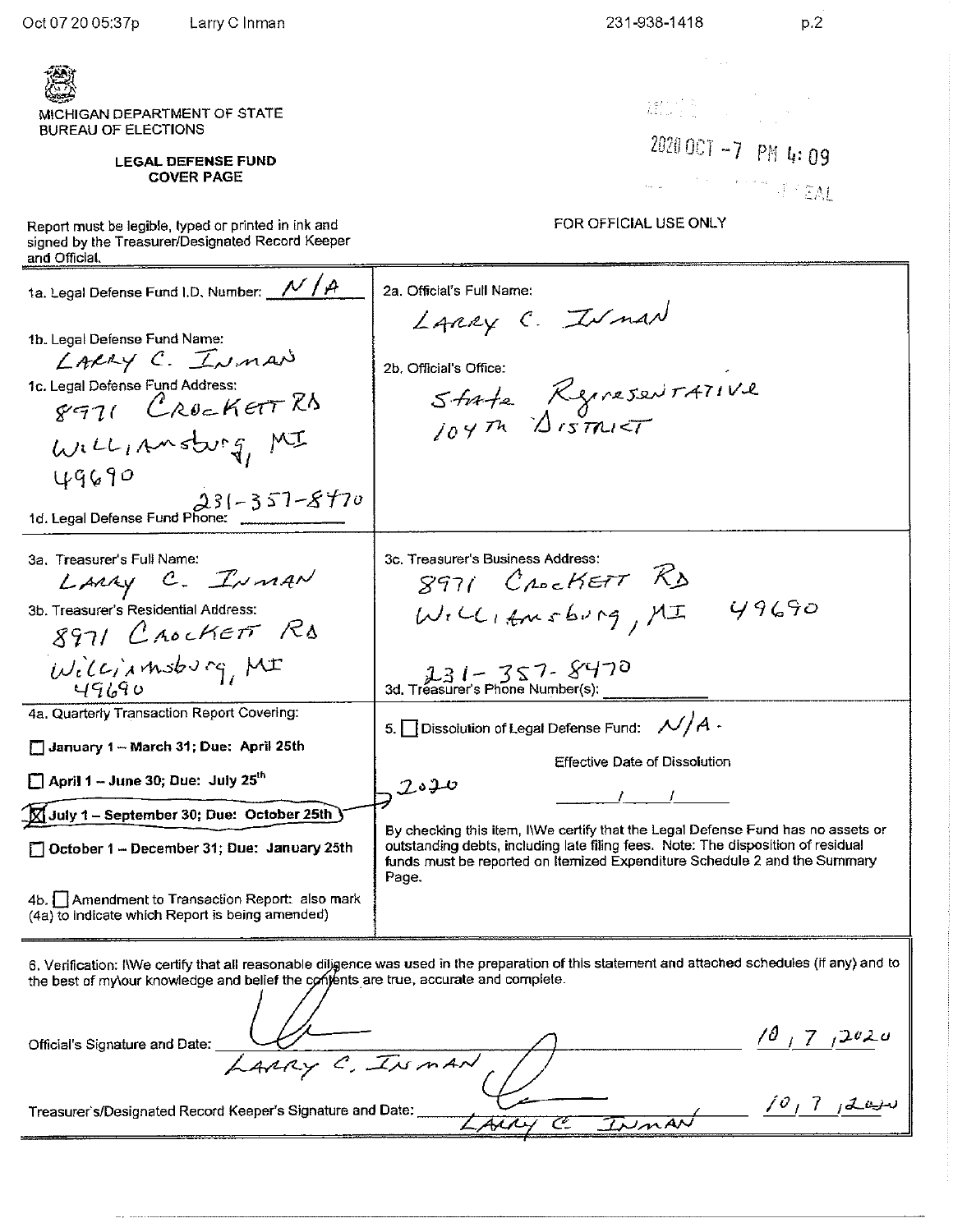$p,6$ 

 $\bar{z}$ 

MICHIGAN DEPARTMENT OF STATE **BUREAU OF ELECTIONS** 

#### **LEGAL DEFENSE FUND SUMMARY PAGE**

 $\sim$ 

#### FOR OFFICIAL USE ONLY

**Summary Page** 

|                                                                                                | Column I<br>This Period                                | Column II<br>Cumulative Calendar Year |  |  |
|------------------------------------------------------------------------------------------------|--------------------------------------------------------|---------------------------------------|--|--|
| 1. Contributions                                                                               | 1a. S                                                  | 16. S                                 |  |  |
| 2. In-Kind Contributions                                                                       | O<br>- 7<br>$2a.$ \$                                   | 2b.3                                  |  |  |
| 3. TOTAL CONTRIBUTIONS                                                                         | $3a.$ \$                                               | 3b.5                                  |  |  |
| 4. Itemized Expenditures                                                                       | 3,606<br>$4a.$ \$                                      |                                       |  |  |
| 5. Unitermized Expenditures (less than \$50.01 each - no Schedule)                             | 5a. S                                                  |                                       |  |  |
| <b>6. TOTAL EXPENDITURES</b>                                                                   | うしゃ。<br>$6a.$ \$                                       | $_{6b.5}$ $\Rightarrow$ X.            |  |  |
| <b>BALANCE STATEMENT</b>                                                                       |                                                        |                                       |  |  |
| 7. Ending Balance of last report filed<br>(Enter zero if no previous reports have been filed.) | しし<br>$201-$<br>$7.$ \$                                |                                       |  |  |
| 8. Amount received during reporting period (Item 1a.)                                          | $8.$ \$                                                |                                       |  |  |
| 9. SUBTOTAL Add lines 7 and 8                                                                  | $\zeta$<br>$01$ .<br>9\$                               |                                       |  |  |
| 10. Amount expended during reporting period (Item 6a.)                                         | $\mathcal{Q}^{\omega}$<br>600.<br>$10.$ \$             |                                       |  |  |
| <b>11. ENDING BALANCE</b><br>(Subtract line 10 from line 9)                                    | $\mathbf{v}_{3}$<br>11.5                               |                                       |  |  |
|                                                                                                | * The ending balance must always be a positive number. |                                       |  |  |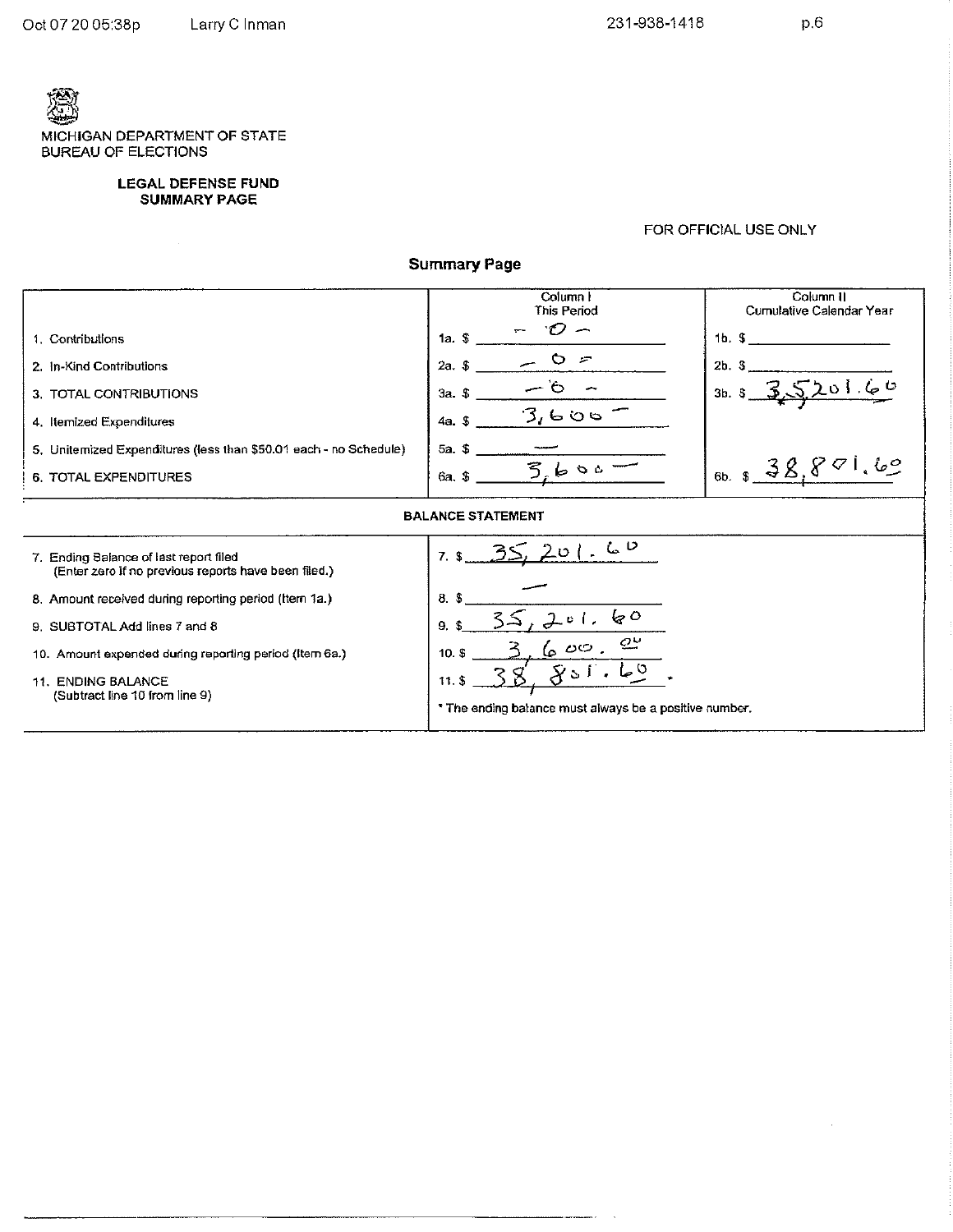| Oct 07 20 05:37p                                                                                   | Larry C Inman                                                                         |                                                                                                                                                                                                                     | 231-938-1418                                                               | p.3                                                                                         |
|----------------------------------------------------------------------------------------------------|---------------------------------------------------------------------------------------|---------------------------------------------------------------------------------------------------------------------------------------------------------------------------------------------------------------------|----------------------------------------------------------------------------|---------------------------------------------------------------------------------------------|
| <b>BUREAU OF ELECTIONS</b>                                                                         | MICHIGAN DEPARTMENT OF STATE                                                          |                                                                                                                                                                                                                     |                                                                            |                                                                                             |
|                                                                                                    |                                                                                       | <b>ORIGINAL OR AMENDED</b><br>STATEMENT OF ORGANIZATION FORM FOR LEGAL DEFENSE FUND                                                                                                                                 |                                                                            | O/I                                                                                         |
| 1. Legal Defense Fund ID #: $\sqrt{4}$                                                             |                                                                                       |                                                                                                                                                                                                                     |                                                                            |                                                                                             |
| 2. Type of Filing:         Original Filing                                                         |                                                                                       |                                                                                                                                                                                                                     |                                                                            | Amendment: Items: _______ Eff. Date: $\frac{\pi v \sqrt{4} i^{5} \cos \pi v}{2} \int d^2 u$ |
|                                                                                                    |                                                                                       | 3. Full Name of Legal Defense Fund: (Must include Official's first and last name and the words "Legal Defense Fund")                                                                                                |                                                                            |                                                                                             |
|                                                                                                    | LARRY C. INMAN<br>4. Public Official Full Name (Last, First, M.I.):<br>LARRY C. INMAN |                                                                                                                                                                                                                     |                                                                            |                                                                                             |
| 5a. Office (Check one):<br>¯]Governor<br><b>TLt.</b> Governor<br>Sec. of State<br>Attorney General | □State Senator<br><b>State Rep.&gt;</b><br>$\Box$ UofM Reg.                           | <b>ENSU Trustee</b><br>WSU Gov.<br>State Bd. of Ed. Supreme Court<br>Appeals Court                                                                                                                                  | Circuit Court<br><b>District Court</b><br>Probate Court<br>Municipal Court | I Local or Other please<br>specify:<br>7.                                                   |
|                                                                                                    | 5b. District/Circuit # or Jurisdiction: $\sqrt{OPT^{\mathcal{L}}}$                    |                                                                                                                                                                                                                     |                                                                            | $\mathbb{Z}^*$<br>ా                                                                         |
|                                                                                                    |                                                                                       | 6. A description of the criminal, civil or administrative action at issue:                                                                                                                                          |                                                                            | $\circ$                                                                                     |
|                                                                                                    |                                                                                       | ATTEMPT BACKERY, ATTEMPTED EXTENTION - AUNG JUNG<br>$Ly\omega_{5}$ TO The FBI- Trut $Ly$                                                                                                                            |                                                                            |                                                                                             |
|                                                                                                    | 7. Date of Initial Contribution/Expenditure: $\frac{1}{4}$                            |                                                                                                                                                                                                                     |                                                                            |                                                                                             |
|                                                                                                    | 8a. Complete Mailing Address (May be PO Box):                                         |                                                                                                                                                                                                                     | 8b. Complete Street Address (May not be PO Box):                           |                                                                                             |
|                                                                                                    | 8971 Crocker RD                                                                       |                                                                                                                                                                                                                     |                                                                            |                                                                                             |
|                                                                                                    | $U_{14m-5}$ bung, MI                                                                  |                                                                                                                                                                                                                     |                                                                            |                                                                                             |
|                                                                                                    | 8c. Legal Defense Fund Phone #: $\frac{13}{6}$ ( - 357 - $8$ 770                      |                                                                                                                                                                                                                     |                                                                            |                                                                                             |
|                                                                                                    | 8d. Legal Defense Fund Fax #: $131 - 938 - 1918$                                      |                                                                                                                                                                                                                     |                                                                            |                                                                                             |
|                                                                                                    |                                                                                       | Be. Legal Defense Fund E-mail Address: LAMYINMAN @ ChANTER. Net                                                                                                                                                     |                                                                            |                                                                                             |
|                                                                                                    | 8f. Legal Defense Fund Web Address: $\frac{\mu}{A}$                                   |                                                                                                                                                                                                                     |                                                                            |                                                                                             |
|                                                                                                    | 9a. Treasurer Name and Complete Street Address:                                       |                                                                                                                                                                                                                     |                                                                            |                                                                                             |
|                                                                                                    |                                                                                       | LAMY C. INMAN, 8971 Crocket RD                                                                                                                                                                                      |                                                                            |                                                                                             |
|                                                                                                    | W. Kipo sbsng, MI 49690                                                               |                                                                                                                                                                                                                     |                                                                            |                                                                                             |
|                                                                                                    | 9b. Treasurer Phone #: $231 - 357 - 8470$                                             |                                                                                                                                                                                                                     |                                                                            |                                                                                             |
|                                                                                                    |                                                                                       | 9c. Treasurer E-mail Address: <i>Larry IN man</i> Q charTER, Not                                                                                                                                                    |                                                                            |                                                                                             |
|                                                                                                    | 10. Designated Recordkeeper Name:                                                     |                                                                                                                                                                                                                     |                                                                            |                                                                                             |
|                                                                                                    | LARRY C. INMAN                                                                        |                                                                                                                                                                                                                     |                                                                            |                                                                                             |
| Union or Savings & Loan Association)                                                               |                                                                                       | 11. Name and Address of Depository or Intended Depository of Legal Defense Fund funds. (Michigan Bank, Credit                                                                                                       |                                                                            |                                                                                             |
|                                                                                                    | The Account openues.                                                                  |                                                                                                                                                                                                                     |                                                                            |                                                                                             |
|                                                                                                    |                                                                                       | 12. Verification: I/We certify that all reasonable diligence was used in the preparation of the above statement and that<br>the contents are true, accurate and complete to the best of my/our knowledge or belief. |                                                                            |                                                                                             |
| Public Official Signature:                                                                         |                                                                                       |                                                                                                                                                                                                                     | LARRY C. INMAN                                                             | $\frac{\sqrt{O} \sqrt{7} \sqrt{2}d \phi}{\text{Date}}$                                      |
| <b>Current Treasurer Signature:</b>                                                                |                                                                                       |                                                                                                                                                                                                                     | LARRY C. INMAN                                                             | 10/7/2010                                                                                   |
|                                                                                                    |                                                                                       |                                                                                                                                                                                                                     |                                                                            | Date                                                                                        |

LDF SO.doc REV 09/09: Authority granted under Act 288 of 2008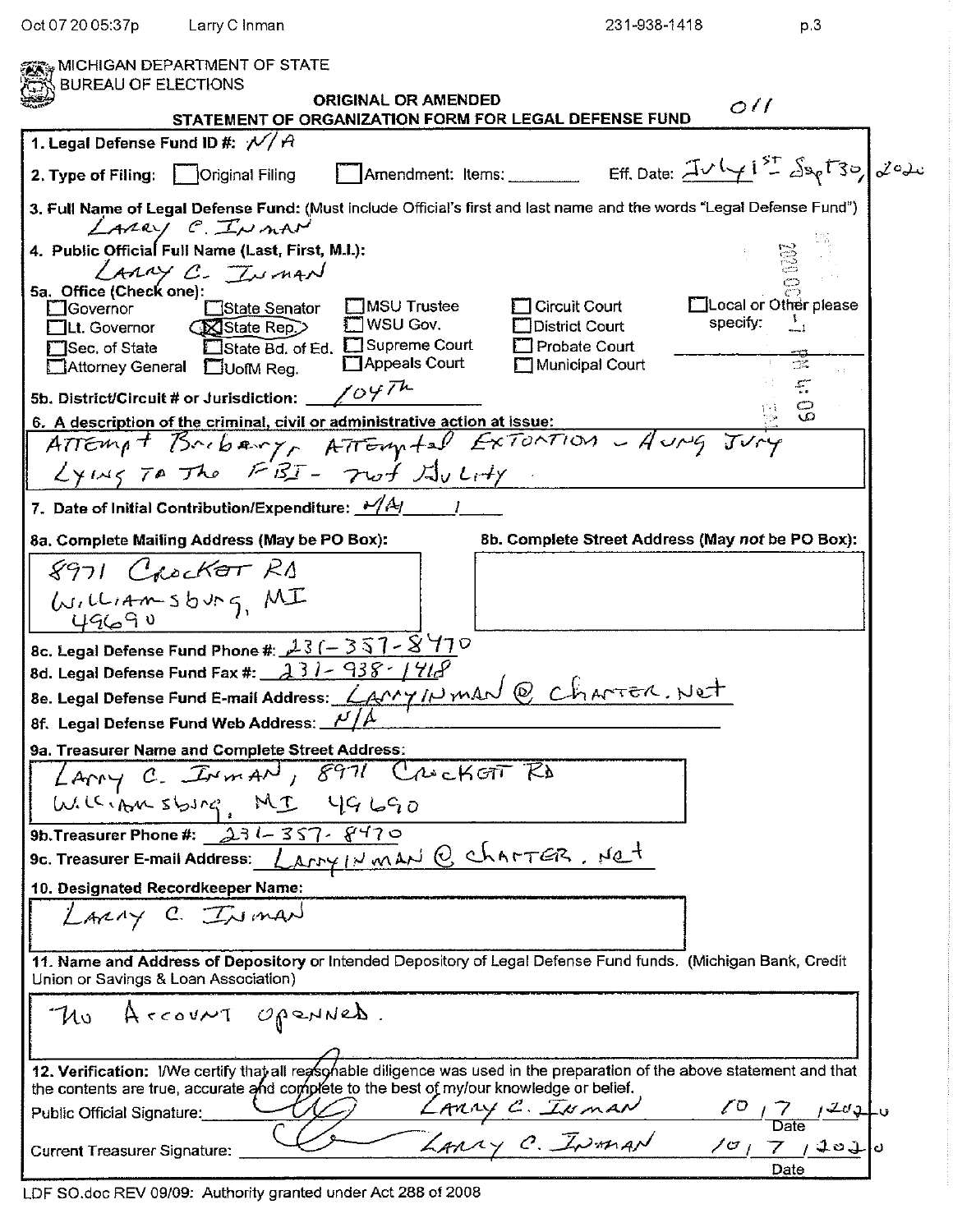p.4 **Clear Form** 

| 驳型<br>MICHIGAN DEPARTMENT OF STATE                                                |                                                         |                                  |                                  | I de Secondia de la provincia del provincia del provincia del provincia del provincia del provincia del provin<br>Del provincia del provincia del provincia del provincia del provincia del provincia del provincia del provinci |
|-----------------------------------------------------------------------------------|---------------------------------------------------------|----------------------------------|----------------------------------|----------------------------------------------------------------------------------------------------------------------------------------------------------------------------------------------------------------------------------|
| <b>BUREAU OF ELECTIONS</b>                                                        | $\angle$<br>1. Legal Defense Fund I.D. Number and Name: |                                  |                                  |                                                                                                                                                                                                                                  |
| <b>ITEMIZED CONTRIBUTIONS</b>                                                     |                                                         |                                  |                                  |                                                                                                                                                                                                                                  |
| <b>SCHEDULE 1</b><br><b>LEGAL DEFENSE FUND</b>                                    | $70$ IS. $0$                                            |                                  |                                  |                                                                                                                                                                                                                                  |
| Enter contributor's name and address.                                             |                                                         | 5. Amount                        | 6. Amount<br>$(In-Kind)$         | $\overline{I}$ .<br>Cumulative                                                                                                                                                                                                   |
| 2. Name and Address:                                                              | 3. Date of Receipt:                                     |                                  |                                  |                                                                                                                                                                                                                                  |
| nove                                                                              |                                                         | \$                               | $\mathfrak{p}$                   | \$                                                                                                                                                                                                                               |
| 4. If over \$100.00 cumulative, please provide: Occupation:                       |                                                         |                                  |                                  |                                                                                                                                                                                                                                  |
|                                                                                   |                                                         |                                  |                                  |                                                                                                                                                                                                                                  |
| 2. Name and Address:                                                              | 3. Date of Receipt: __________                          |                                  |                                  |                                                                                                                                                                                                                                  |
|                                                                                   |                                                         | $\frac{1}{2}$                    | $\mathfrak{F}$                   | \$                                                                                                                                                                                                                               |
| 4. If over \$100.00 cumulative, please provide: Occupation: _____________________ |                                                         |                                  |                                  |                                                                                                                                                                                                                                  |
|                                                                                   |                                                         |                                  |                                  |                                                                                                                                                                                                                                  |
| 2. Name and Address:                                                              | 3. Date of Receipt: __________                          |                                  |                                  |                                                                                                                                                                                                                                  |
|                                                                                   |                                                         |                                  |                                  |                                                                                                                                                                                                                                  |
|                                                                                   |                                                         | S                                | \$.                              | £.                                                                                                                                                                                                                               |
| 4. If over \$100.00 cumulative, please provide: Occupation: _____________________ |                                                         |                                  |                                  |                                                                                                                                                                                                                                  |
|                                                                                   |                                                         |                                  |                                  |                                                                                                                                                                                                                                  |
| Employer: Place of Business:<br>2. Name and Address:                              |                                                         |                                  |                                  |                                                                                                                                                                                                                                  |
|                                                                                   | 3. Date of Receipt:                                     |                                  |                                  |                                                                                                                                                                                                                                  |
|                                                                                   |                                                         |                                  |                                  |                                                                                                                                                                                                                                  |
|                                                                                   |                                                         |                                  | S                                | \$                                                                                                                                                                                                                               |
| 4. If over \$100.00 cumulative, please provide: Occupation:                       |                                                         |                                  |                                  |                                                                                                                                                                                                                                  |
| Place of Business:<br>Employer:                                                   |                                                         |                                  |                                  |                                                                                                                                                                                                                                  |
| 2. Name and Address:                                                              | 3. Date of Receipt:                                     |                                  |                                  |                                                                                                                                                                                                                                  |
|                                                                                   |                                                         |                                  |                                  |                                                                                                                                                                                                                                  |
|                                                                                   |                                                         | \$                               | \$                               | S                                                                                                                                                                                                                                |
| 4. If over \$100.00 cumulative, please provide: Occupation:                       |                                                         |                                  |                                  |                                                                                                                                                                                                                                  |
| Place of Business:<br>Employer:                                                   |                                                         |                                  |                                  |                                                                                                                                                                                                                                  |
| 2. Name and Address:                                                              | 3. Date of Receipt:                                     |                                  |                                  |                                                                                                                                                                                                                                  |
|                                                                                   |                                                         |                                  |                                  |                                                                                                                                                                                                                                  |
|                                                                                   |                                                         | \$                               | \$                               | $\mathbf{S}$                                                                                                                                                                                                                     |
| 4. If over \$100.00 cumulative, please provide: Occupation:                       |                                                         |                                  |                                  |                                                                                                                                                                                                                                  |
| Place of Business:                                                                |                                                         |                                  |                                  |                                                                                                                                                                                                                                  |
|                                                                                   | Page Subtotal:                                          | \$                               | \$                               | S.                                                                                                                                                                                                                               |
|                                                                                   | Grand Total:<br>(Complete on last page of Schedule)     | \$                               | \$                               | \$                                                                                                                                                                                                                               |
| Page _______ of ______                                                            |                                                         | Forward to<br>#1 Summary<br>Page | Forward to<br>#2 Summary<br>Page |                                                                                                                                                                                                                                  |

 $\bar{\alpha}$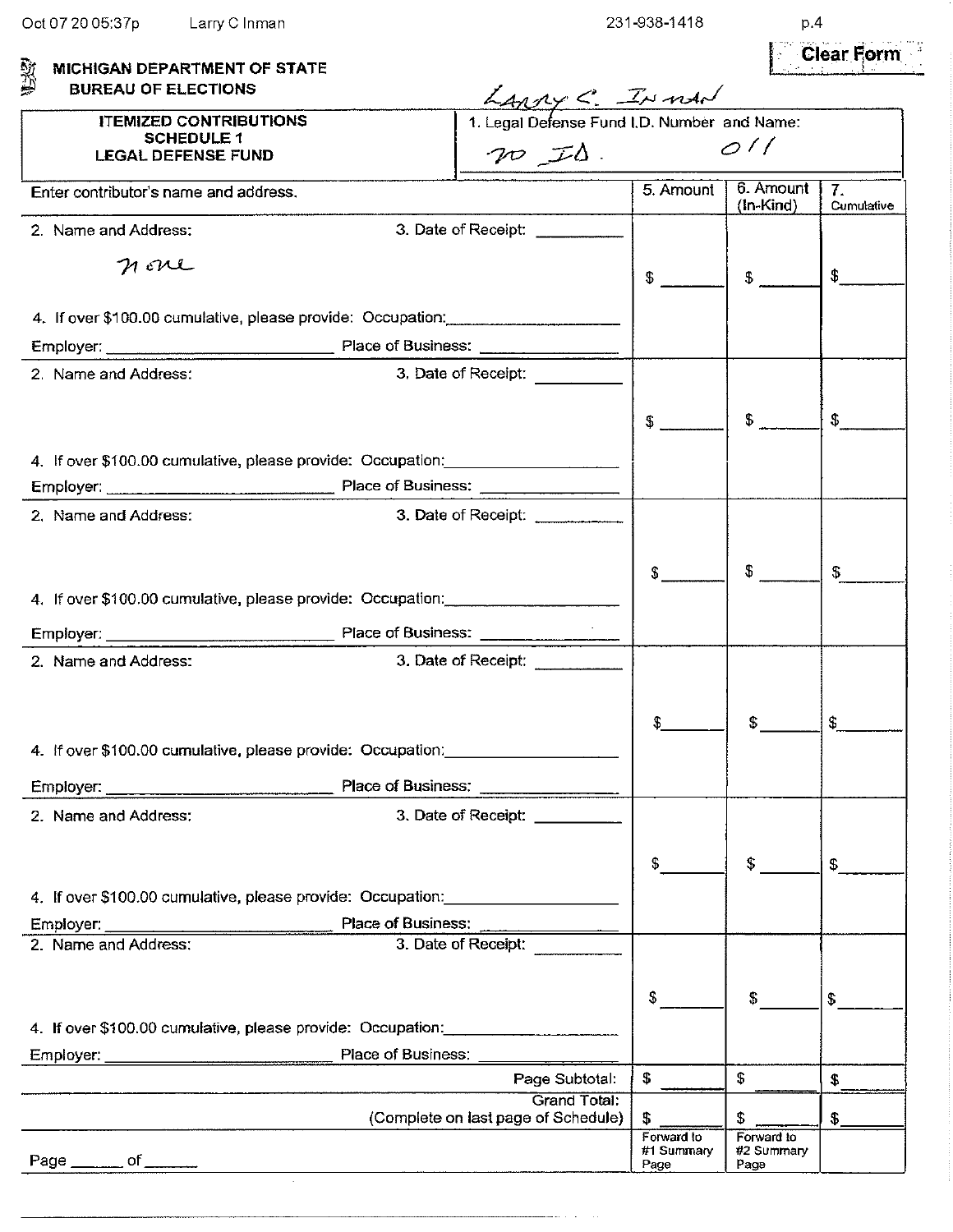$p.5$ 

| <b>MICHIGAN DEPARTMENT OF STATE</b> |
|-------------------------------------|
| <b>BUREAU OF ELECTIONS</b>          |

| <b>ITEMIZED EXPENDITURES</b><br><b>SCHEDULE 2</b> | 1. Legal Defense Fund I.D. Number and Name:<br>O(1)<br>$\sim$ / $\sim$ |         | LAMAY C. IN nart                     |
|---------------------------------------------------|------------------------------------------------------------------------|---------|--------------------------------------|
| <b>LEGAL DEFENSE FUND</b>                         |                                                                        |         |                                      |
| 2. Name and address of person or vendor paid      | 3. Purpose                                                             | 4. Date | 5. Amount                            |
| NEUMANN LAW<br>TRAURAL EIM, MI                    | Payment for                                                            |         | $9/7$ aury \$ 2,000                  |
|                                                   | Legal fees<br>by Chris Cooke                                           |         | \$                                   |
|                                                   |                                                                        |         | \$                                   |
| SECTEST/WARDTE Law<br>GraND RapiAs, MI            | Payment for                                                            |         | 7/24/30051600                        |
|                                                   | Chris Cooke                                                            |         | \$                                   |
|                                                   |                                                                        |         | \$                                   |
|                                                   |                                                                        |         | \$                                   |
|                                                   |                                                                        |         | \$                                   |
|                                                   |                                                                        |         | \$                                   |
|                                                   |                                                                        |         | \$                                   |
|                                                   |                                                                        |         | \$                                   |
|                                                   | Page Subtotal                                                          |         | \$<br>3.600                          |
|                                                   | <b>Grand Total</b><br>(Complete on last page of Schedule)              |         | \$                                   |
| оf<br>Page                                        |                                                                        |         | Forward to #3<br><b>Summary Page</b> |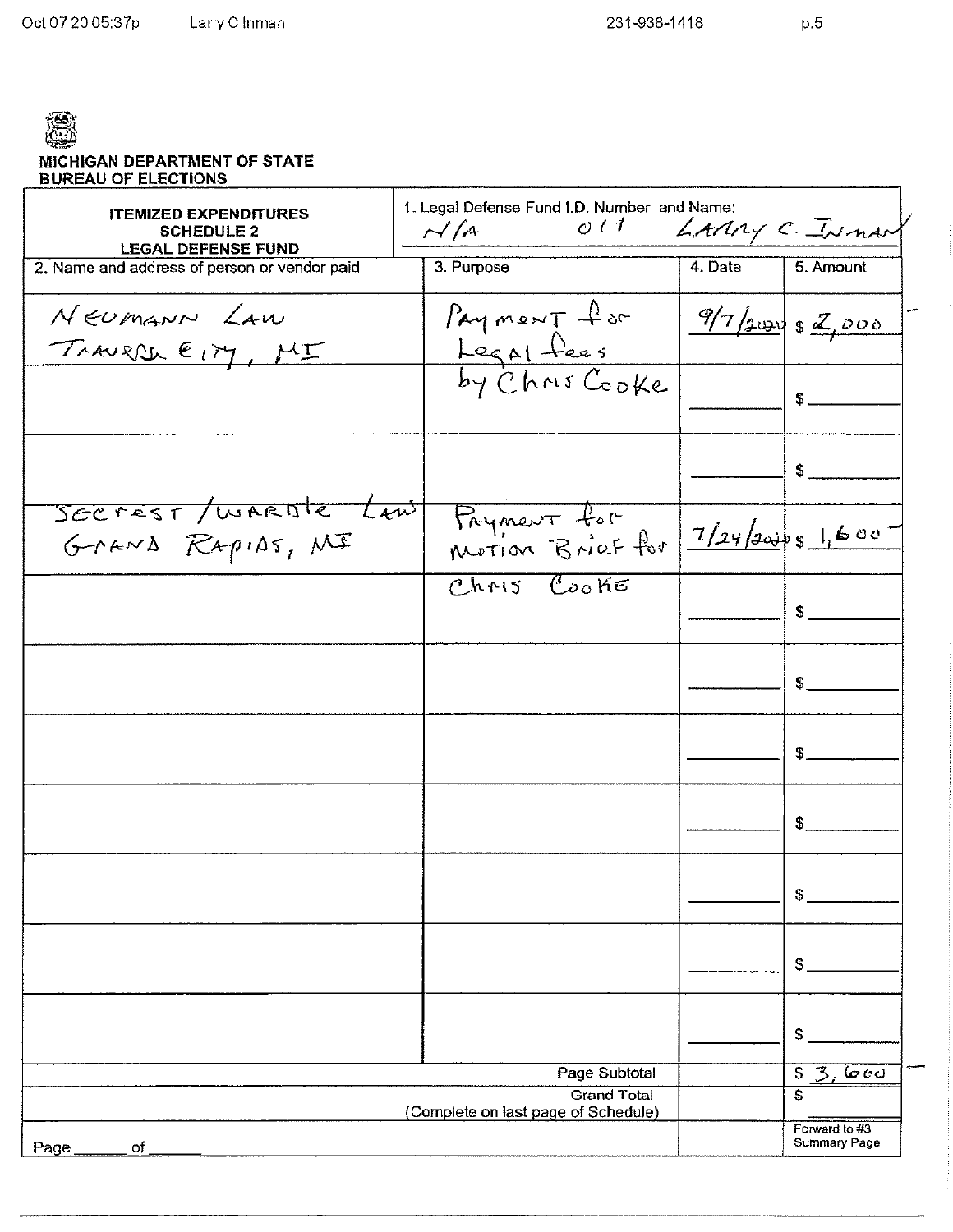

 $p.1$ 

### INSTRUCTIONS FOR COMPLETING LEGAL DEFENSE FUND TRANSACTION REPORTS

A Transaction Report must include a Cover Page and the Schedules that apply to the Legal Defense Fund's transactions during the Transaction Report coverage period. The Schedules are described below:

Itemized Contribution Schedule: Used to report direct contributions or loans of money from a person. The Legal Defense Fund is required to report the name, address, date and amount of all contributions of money, goods, services or loans, regardless of amount. The occupation, employer and principal place of business must also be disclosed if the cumulative contributions from an individual total \$100.01 or more.

Itemized Expenditures Schedule: Used to report direct expenditures made by the Legal Defense Fund when the cumulative of the expenditures totals \$50.01 or more to that same person. The name, address, purpose, date and amount of each expenditure made during the coverage period of the Transaction Report must be disclosed.

Questions:

Contact us at:

Michigan Department of State **Bureau of Elections** P.O. Box 20126 Lansing, Michigan 48901-0726 Phone: (517) 335-3234 Fax: (517) 241-4785 Email: Disclosure@Michigan.gov

Visit us at:

430 West Allegan Street 1st Floor Richard H. Austin Building Lansing, MI 48918 www.michigan.gov/sos/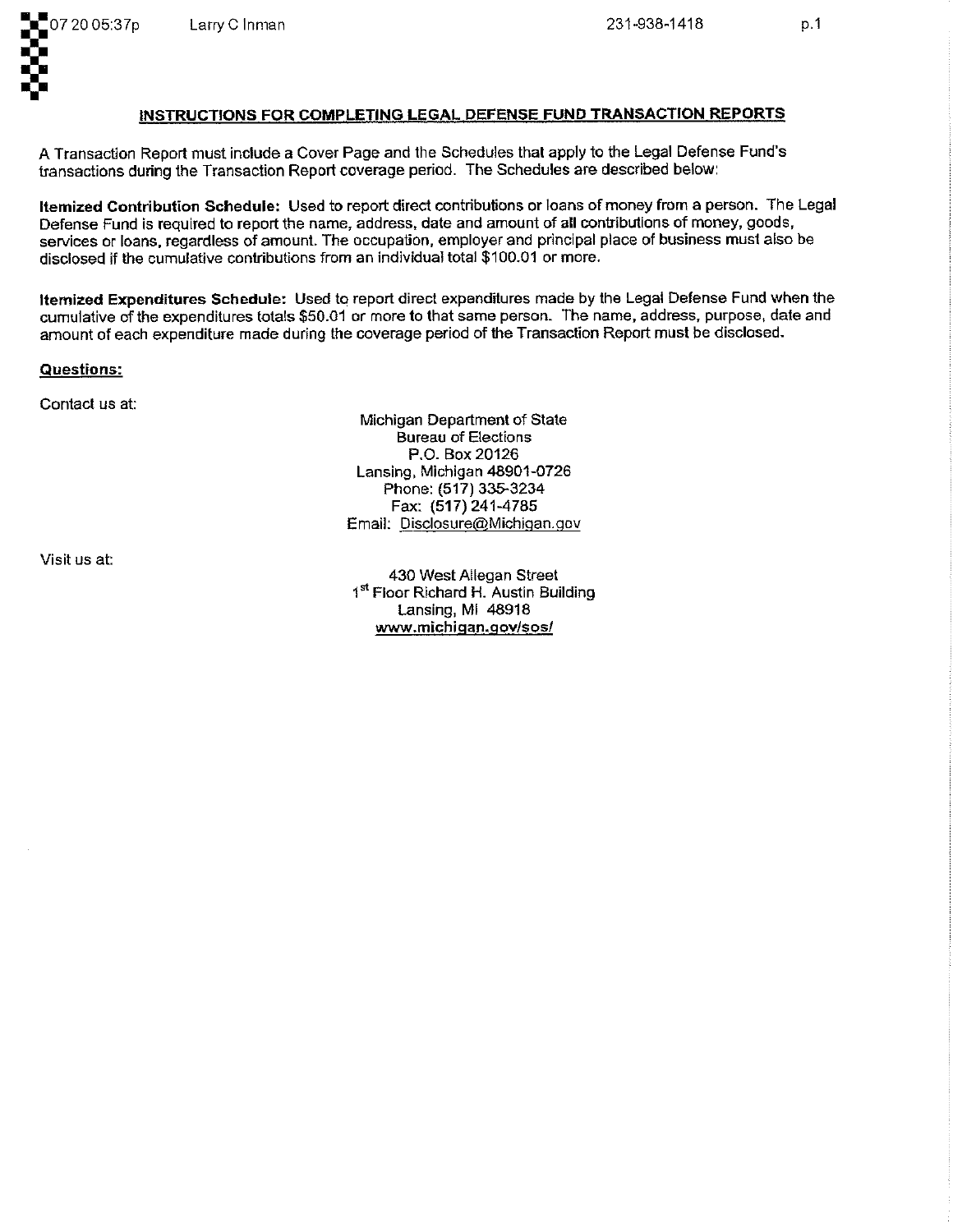07 20 02:19p Larry C Inman 231-938-1418  $p.1$ MICHIGAN DEPARTMENT OF STATE **BUREAU OF ELECTIONS LEGAL DEFENSE FUND COVER PAGE** Report must be legible, typed or printed in ink and FOR OFFICIAL USE ONLY signed by the Treasurer/Designated Record Keeper and Official 1a. Legal Defense Fund I.D. Number: 2a. Official's Full Name:  $NOT$  FilEA LAXRYC. INMAN 1b. Legal Defense Fund Name: LARRY C. INMAN Micial's Office:<br>Smare Representative 2b. Official's Office: 1c. Legal Defense Fund Address: 8971 CROCKETT RD Williamsburg, MI  $23/7357 - 8470$ <br>1d. Legal Defense Fund Phone: 3a. Treasurer's Full Name: 3c. Treasurer's Business Address: LAMY C. INMAN 8971 CROCKETT RD 3b. Treasurer's Residential Address: Williamsburg MI 49690 8971 CROCKETT RA WILLIAMSburg, MI 3d. Treasurer's Phone Number(s):  $231 - 357 - 8470$ 4a. Quarterly Transaction Report Covering: 5. Dissolution of Legal Defense Fund: NJ A January 1 - March 31; Due: April 25th **Effective Date of Dissolution** April 1 - June 30; Due: July 25<sup>th</sup>  $\mathcal{L}$  $\mathcal{L}$ July 1 - September 30; Due: October 25th By checking this item, IWe certify that the Legal Defense Fund has no assets or October 1 - December 31; Due: January 25th outstanding debts, including late filing fees. Note: The disposition of residual funds must be reported on Itemized Expenditure Schedule 2 and the Summary Page. 4b. Amendment to Transaction Report: also mark (4a) to indicate which Report is being amended) 6. Verification: IWe certify that all reasonable diliggnce was used in the preparation of this statement and attached schedules (if any) and to the best of my\our knowledge and belief the contents are true, accurate and complete.  $1, 7, 20$ Official's Signature and Date: LARRY C. INMAN  $1, 7, 20$ Treasurer's/Designated Record Keeper's Signature and Date: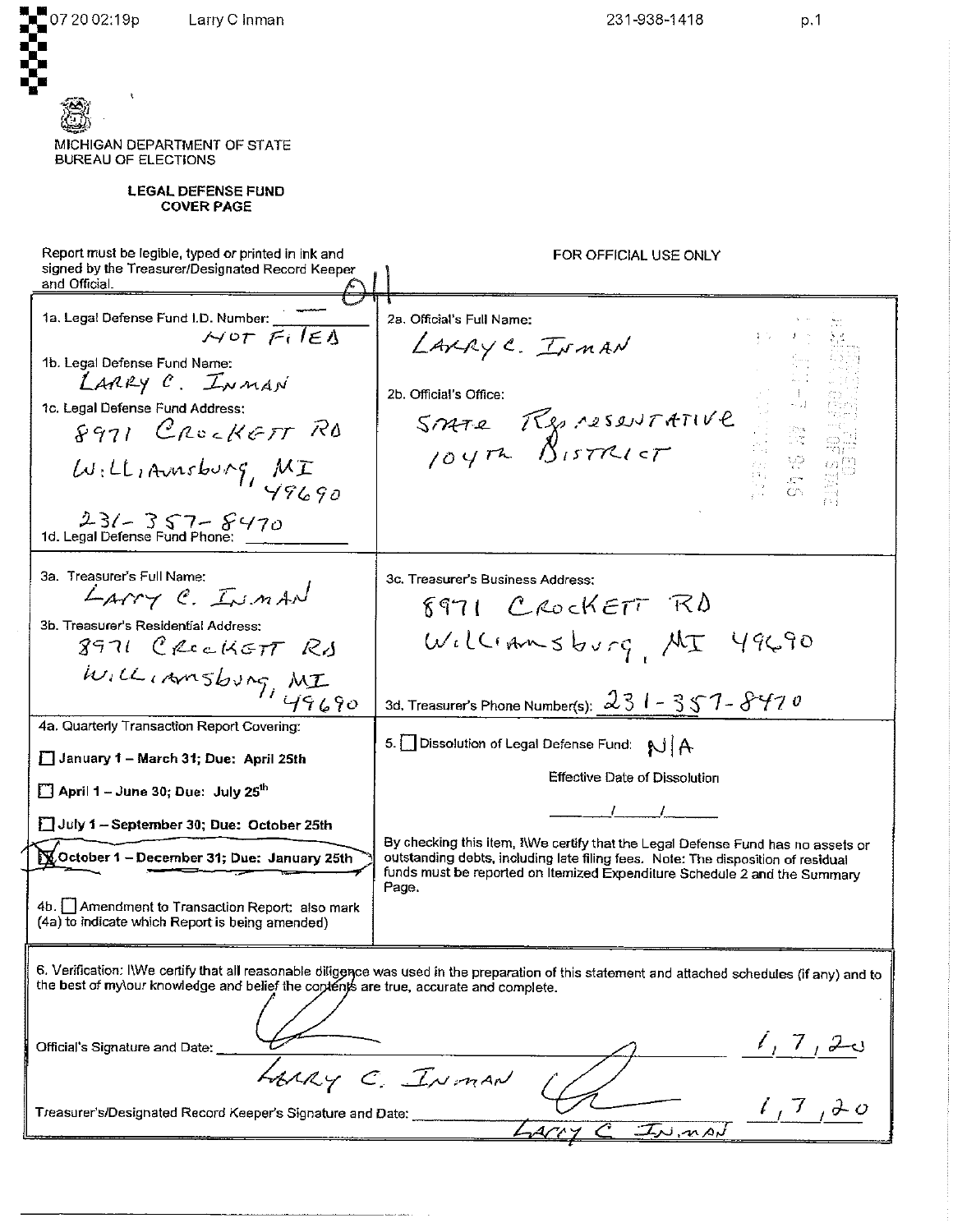$p, 2$ 

| MICHIGAN DEPARTMENT OF STATE<br><b>BUREAU OF ELECTIONS</b>                                                                                                                                                                                                                                                                                                                         |
|------------------------------------------------------------------------------------------------------------------------------------------------------------------------------------------------------------------------------------------------------------------------------------------------------------------------------------------------------------------------------------|
| <b>ORIGINAL OR AMENDED</b>                                                                                                                                                                                                                                                                                                                                                         |
| STATEMENT OF ORGANIZATION FORM FOR LEGAL DEFENSE FUND                                                                                                                                                                                                                                                                                                                              |
| 1. Legal Defense Fund ID #: $\neg \wedge \varphi \not\sqsubset \Delta \not\sqsubset \iota \vdash \vartriangle \vartriangle$                                                                                                                                                                                                                                                        |
| Eff. Date: $\sqrt{\mathcal{L}C} \mathcal{Z}I^{3T}$<br>Amendment: Items:<br>2. Type of Filing:<br>$\parallel$   Original Filing                                                                                                                                                                                                                                                     |
| 3. Full Name of Legal Defense Fund: (Must include Official's first and last name and the words "Legal Defense Fund")<br>$-20t$ fules                                                                                                                                                                                                                                               |
| 4. Public Official Full Name (Last, First, M.I.):<br>INMAN, LATTY C.                                                                                                                                                                                                                                                                                                               |
| 5a. Office (Check one):                                                                                                                                                                                                                                                                                                                                                            |
| Governor<br><b>EMSU</b> Trustee<br>State Senator<br>Local or Other please<br>Circuit Court<br><b>MSU Gov.</b><br>$\exists$ Lt. Governor $\angle$ $\blacktriangleright$ State Rep. $\triangleright$<br>specify:<br>District Court<br>□State Bd. of Ed. □Supreme Court<br><b>JSec. of State</b><br>Probate Court<br>Appeals Court<br>█Attorney General DUofM Reg.<br>Municipal Court |
| 104<br>5b. District/Circuit # or Jurisdiction:                                                                                                                                                                                                                                                                                                                                     |
| 6. A description of the criminal, civil or administrative action at issue:                                                                                                                                                                                                                                                                                                         |
|                                                                                                                                                                                                                                                                                                                                                                                    |
| ATTEMALL Bribary ATTEMPLON Exteration  Jury Trail                                                                                                                                                                                                                                                                                                                                  |
| 7. Date of Initial Contribution/Expenditure:                                                                                                                                                                                                                                                                                                                                       |
| 8a. Complete Mailing Address (May be PO Box):<br>8b. Complete Street Address (May not be PO Box):                                                                                                                                                                                                                                                                                  |
| 8971 Crocket Rd                                                                                                                                                                                                                                                                                                                                                                    |
|                                                                                                                                                                                                                                                                                                                                                                                    |
| WILLIAMSburg, MICHIBAN                                                                                                                                                                                                                                                                                                                                                             |
| 8c. Legal Defense Fund Phone #: $231 - 357 - 5470$                                                                                                                                                                                                                                                                                                                                 |
| 8d. Legal Defense Fund Fax #: $231 - 938$ -1418                                                                                                                                                                                                                                                                                                                                    |
| 8e. Legal Defense Fund E-mail Address: $\angle$ Arry I.J. N. AN Q, ChArTER. NE<br>8f. Legal Defense Fund Web Address:                                                                                                                                                                                                                                                              |
| 9a. Treasurer Name and Complete Street Address:                                                                                                                                                                                                                                                                                                                                    |
| $A - \sim C$ $T_{A}$ $MAN$                                                                                                                                                                                                                                                                                                                                                         |
| $8971$ CrockETT R)<br>$89711 C20CKETT FI M1Ch15AU 49609b. Treasure Phone #: 2311357-84709c. Treasure Fame #: 2311357-84709c. Treasure E-mail Address: LaryINIMAV Q ChANTER. NRT10. Designated Recordkeeper Name: LACAY C. IINIAN$                                                                                                                                                  |
|                                                                                                                                                                                                                                                                                                                                                                                    |
|                                                                                                                                                                                                                                                                                                                                                                                    |
|                                                                                                                                                                                                                                                                                                                                                                                    |
| LAKLYC. ISMAN                                                                                                                                                                                                                                                                                                                                                                      |
| 11. Name and Address of Depository or Intended Depository of Legal Defense Fund funds. (Michigan Bank, Credit<br>Union or Savings & Loan Association)                                                                                                                                                                                                                              |
| no Account openined - none                                                                                                                                                                                                                                                                                                                                                         |
|                                                                                                                                                                                                                                                                                                                                                                                    |
| 12. Verification: I/We certify that all reasongble diligence was used in the preparation of the above statement and that                                                                                                                                                                                                                                                           |
| the contents are true, accurate and complete to the best of my/our knowledge or belief.                                                                                                                                                                                                                                                                                            |
| $\frac{7}{\text{Date}}$<br>Public Official Signature:                                                                                                                                                                                                                                                                                                                              |
| <u>Larry C. Ivanad ()</u><br>$7 + 20$<br>Current Treasurer Signature:<br>Date                                                                                                                                                                                                                                                                                                      |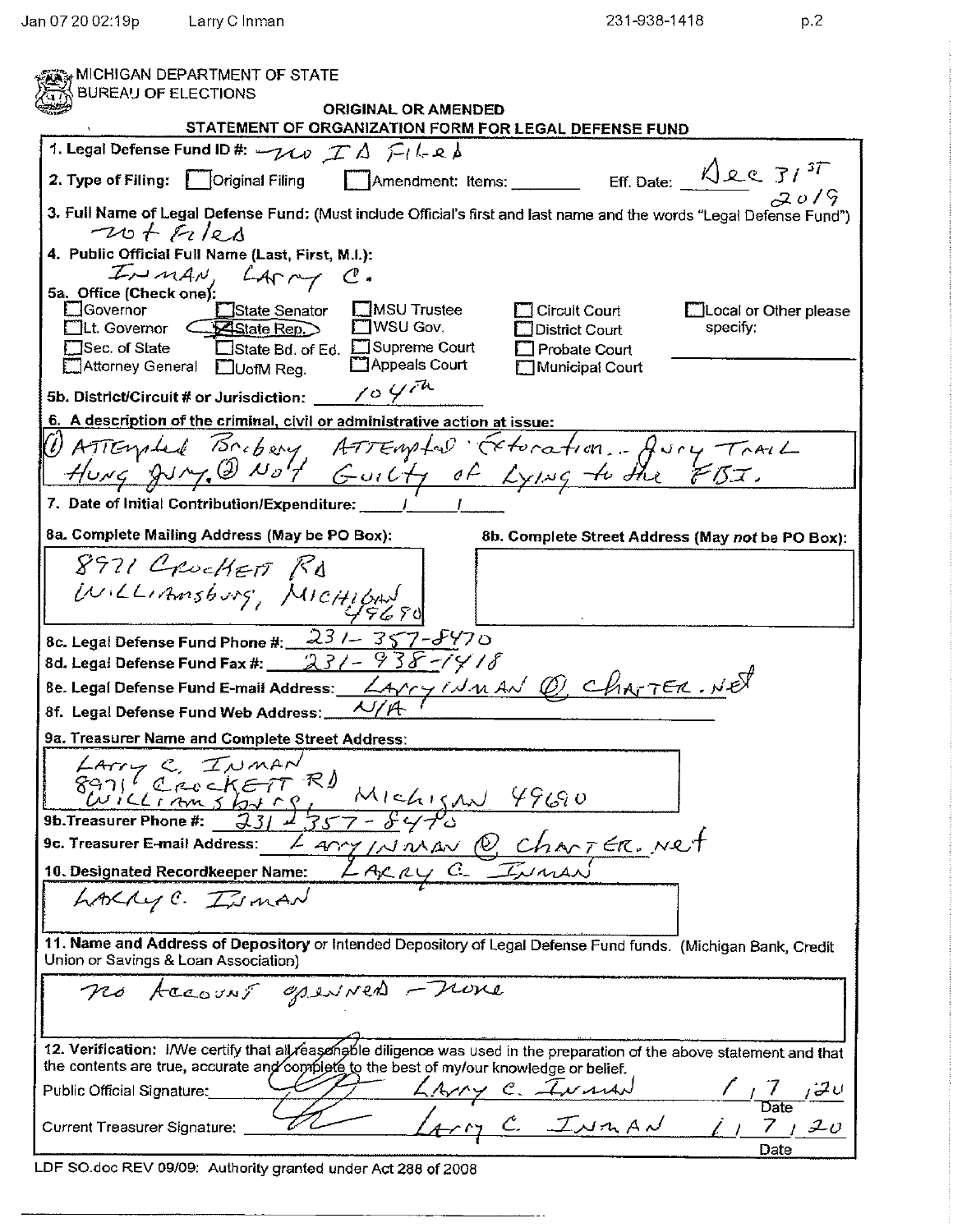$\lambda$ 

MICHIGAN DEPARTMENT OF STATE **BUREAU OF ELECTIONS** 

LEGAL DEFENSE FUND<br>SUMMARY PAGE

### FOR OFFICIAL USE ONLY

 $\sim$ u.

**Summary Page** 

|                                                                                                | Column I<br>This Period                                | Column II<br>Cumulative Calendar Year |  |  |  |
|------------------------------------------------------------------------------------------------|--------------------------------------------------------|---------------------------------------|--|--|--|
| 1. Contributions                                                                               | 1a. $$$                                                | $1b.$ $$$                             |  |  |  |
| 2. In-Kind Contributions                                                                       | 2a. S                                                  | $2b.$ \$                              |  |  |  |
| 3. TOTAL CONTRIBUTIONS                                                                         | 3a. \$                                                 | 500<br>$3b.$ $$$                      |  |  |  |
| 4. Itemized Expenditures                                                                       | 42S                                                    |                                       |  |  |  |
| 5. Unitermized Expenditures (less than \$50.01 each - no Schedule)                             | 5a. S                                                  |                                       |  |  |  |
| 6. TOTAL EXPENDITURES                                                                          | $6a.$ S                                                | 6b. S                                 |  |  |  |
| <b>BALANCE STATEMENT</b>                                                                       |                                                        |                                       |  |  |  |
| 7. Ending Balance of last report filed<br>(Enter zero if no previous reports have been filed.) | $\circ$ $\circ$<br>7.5                                 |                                       |  |  |  |
| 8. Amount received during reporting period (Item 1a.)                                          | 8.5                                                    |                                       |  |  |  |
| 9. SUBTOTAL Add lines 7 and 8                                                                  | 9.5                                                    |                                       |  |  |  |
| 10. Amount expended during reporting period (Item 6a.)                                         | 10.S                                                   |                                       |  |  |  |
| 11. ENDING BALANCE<br>(Subtract line 10 from line 9)                                           | $\leq$ 00 $\rightarrow$ , A<br>11. $S_{-}$             |                                       |  |  |  |
|                                                                                                | * The ending balance must always be a positive number. |                                       |  |  |  |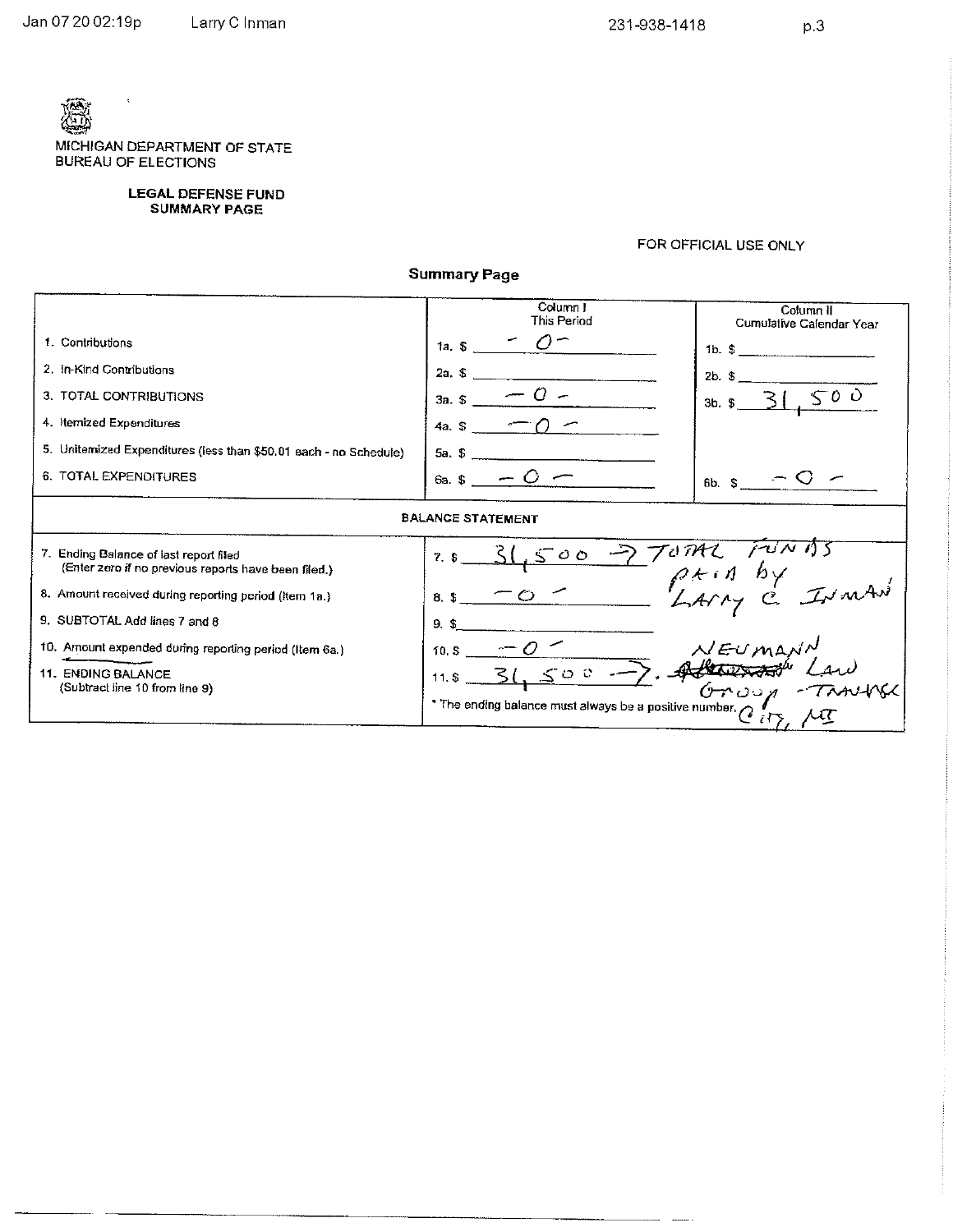. .

| S | MICHIGAN DEPARTMENT OF STATE |
|---|------------------------------|
|   | <b>BUREAU OF ELECTIONS</b>   |

#### Clear Form j.

| $\pmb{\star}$<br><b>ITEMIZED CONTRIBUTIONS</b><br><b>SCHEDULE 1</b>               | 1. Legal Defense Fund I.D. Number and Name: |                          |                          |                  |
|-----------------------------------------------------------------------------------|---------------------------------------------|--------------------------|--------------------------|------------------|
| <b>LEGAL DEFENSE FUND</b>                                                         | $70$ $#1D$                                  |                          |                          |                  |
|                                                                                   |                                             |                          |                          |                  |
| Enter contributor's name and address.                                             |                                             | 5. Amount                | 6. Amount<br>(In-Kind)   | $\overline{7}$ . |
| 2. Name and Address:                                                              | 3. Date of Receipt:                         |                          |                          | Cumulative       |
|                                                                                   |                                             |                          |                          |                  |
| none                                                                              |                                             |                          | $\mathfrak{g}$           | S.               |
| 4. If over \$100.00 cumulative, please provide: Occupation:                       |                                             |                          |                          |                  |
|                                                                                   |                                             |                          |                          |                  |
| Employer: Place of Business:<br>2. Name and Address:                              |                                             |                          |                          |                  |
|                                                                                   | 3. Date of Receipt:                         |                          |                          |                  |
|                                                                                   |                                             | \$                       | $$^{\circ}$              |                  |
|                                                                                   |                                             |                          |                          | \$               |
| 4. If over \$100.00 cumulative, please provide: Occupation:                       |                                             |                          |                          |                  |
|                                                                                   |                                             |                          |                          |                  |
| 2. Name and Address:                                                              | 3. Date of Receipt:                         |                          |                          |                  |
|                                                                                   |                                             |                          |                          |                  |
|                                                                                   |                                             | \$                       | $\int$                   | \$               |
| 4. If over \$100.00 cumulative, please provide: Occupation: _____________________ |                                             |                          |                          |                  |
|                                                                                   |                                             |                          |                          |                  |
| Employer: Place of Business:<br>2. Name and Address:                              | 3. Date of Receipt:                         |                          |                          |                  |
|                                                                                   |                                             |                          |                          |                  |
|                                                                                   |                                             |                          |                          |                  |
|                                                                                   |                                             |                          | $\mathfrak{S}$           | \$               |
| 4. If over \$100.00 cumulative, please provide: Occupation:                       |                                             |                          |                          |                  |
| Employer: Place of Business:                                                      |                                             |                          |                          |                  |
| 2. Name and Address:                                                              |                                             |                          |                          |                  |
|                                                                                   |                                             |                          |                          |                  |
|                                                                                   |                                             | \$.                      | \$                       | S.               |
| 4. If over \$100.00 cumulative, please provide: Occupation:                       |                                             |                          |                          |                  |
| Employer:<br>Place of Business:                                                   |                                             |                          |                          |                  |
| 2. Name and Address:<br>3. Date of Receipt:                                       |                                             |                          |                          |                  |
|                                                                                   |                                             |                          |                          |                  |
|                                                                                   |                                             | \$                       |                          |                  |
| 4. If over \$100.00 cumulative, please provide: Occupation:                       |                                             |                          | S                        | \$               |
| Employer:                                                                         |                                             |                          |                          |                  |
| Place of Business:                                                                |                                             |                          |                          |                  |
|                                                                                   | Page Subtotal:<br><b>Grand Total:</b>       | \$                       | \$                       | \$               |
|                                                                                   | (Complete on last page of Schedule)         | \$.                      | \$                       | \$               |
|                                                                                   |                                             | Forward to<br>#1 Summary | Forward to<br>#2 Summary |                  |
| Page _______ of ______                                                            |                                             | Page                     | Page                     |                  |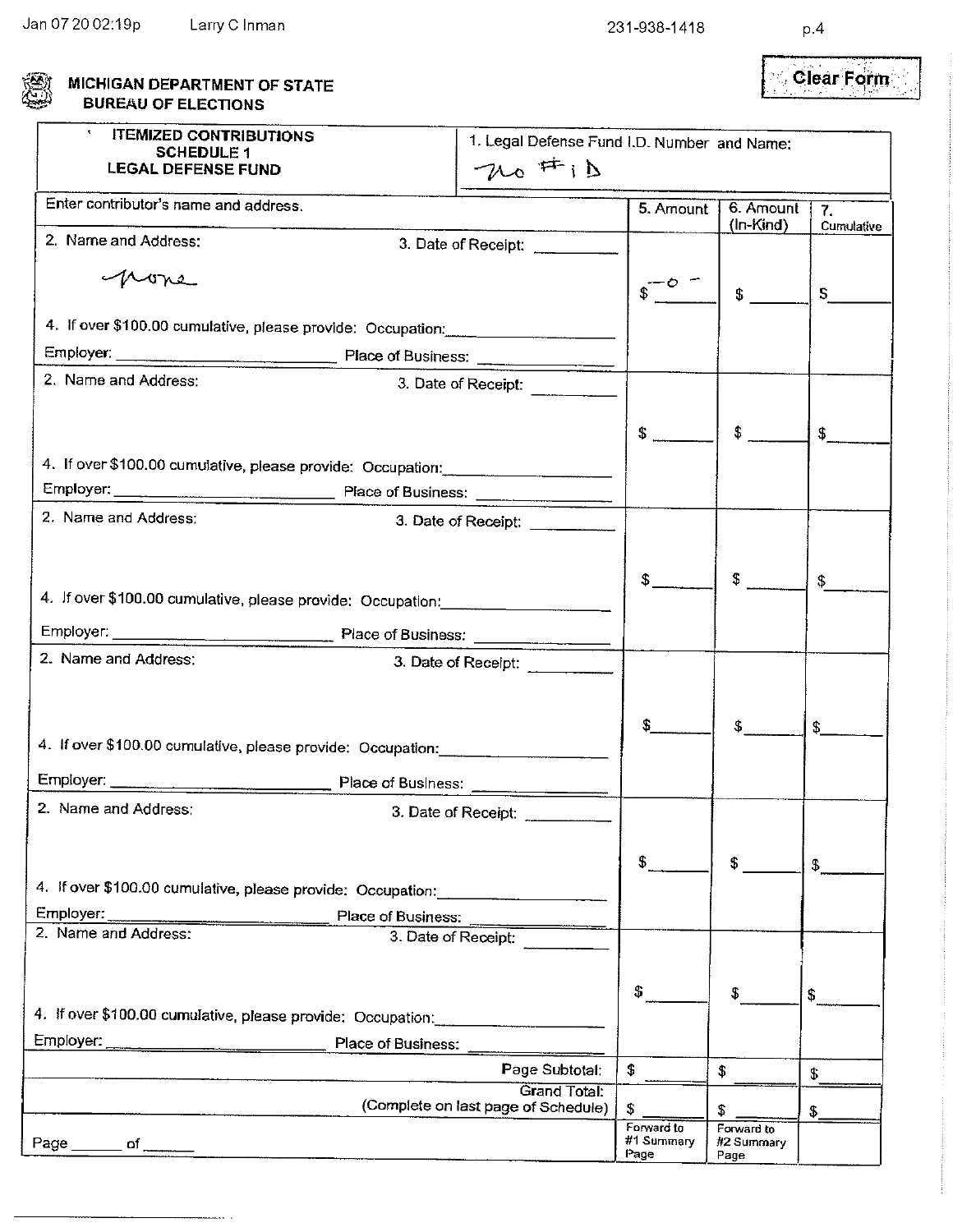$\ddot{\phantom{0}}$ 

 $p.5$ 

| MICHIGAN DEPARTMENT OF STATE<br><b>BUREAU OF ELECTIONS</b>                     |                                                           |         |                               |
|--------------------------------------------------------------------------------|-----------------------------------------------------------|---------|-------------------------------|
| <b>ITEMIZED EXPENDITURES</b><br><b>SCHEDULE 2</b><br><b>LEGAL DEFENSE FUND</b> | 1. Legal Defense Fund I.D. Number and Name:               |         |                               |
| 2. Name and address of person or vendor paid                                   | 3. Purpose                                                | 4. Date | 5. Amount                     |
| none                                                                           |                                                           | -0      | $\mathbf{f}$                  |
|                                                                                |                                                           |         | $$^{\circ}$                   |
|                                                                                |                                                           |         | \$                            |
|                                                                                |                                                           |         | $\frac{1}{2}$                 |
| $\sim$                                                                         |                                                           |         | \$                            |
|                                                                                |                                                           |         | $\frac{1}{2}$                 |
|                                                                                |                                                           |         | \$.                           |
|                                                                                |                                                           |         | $\overline{\mathcal{L}}$      |
|                                                                                |                                                           |         | $\mathfrak{S}$                |
|                                                                                |                                                           |         | $\mathfrak{F}$                |
|                                                                                |                                                           |         | S.                            |
|                                                                                | Page Subtotal                                             |         | \$                            |
|                                                                                | <b>Grand Total</b><br>(Complete on last page of Schedule) |         | $\overline{s}$                |
| Page<br><b>of</b>                                                              |                                                           |         | Forward to #3<br>Summary Page |

 $\overline{\phantom{a}}$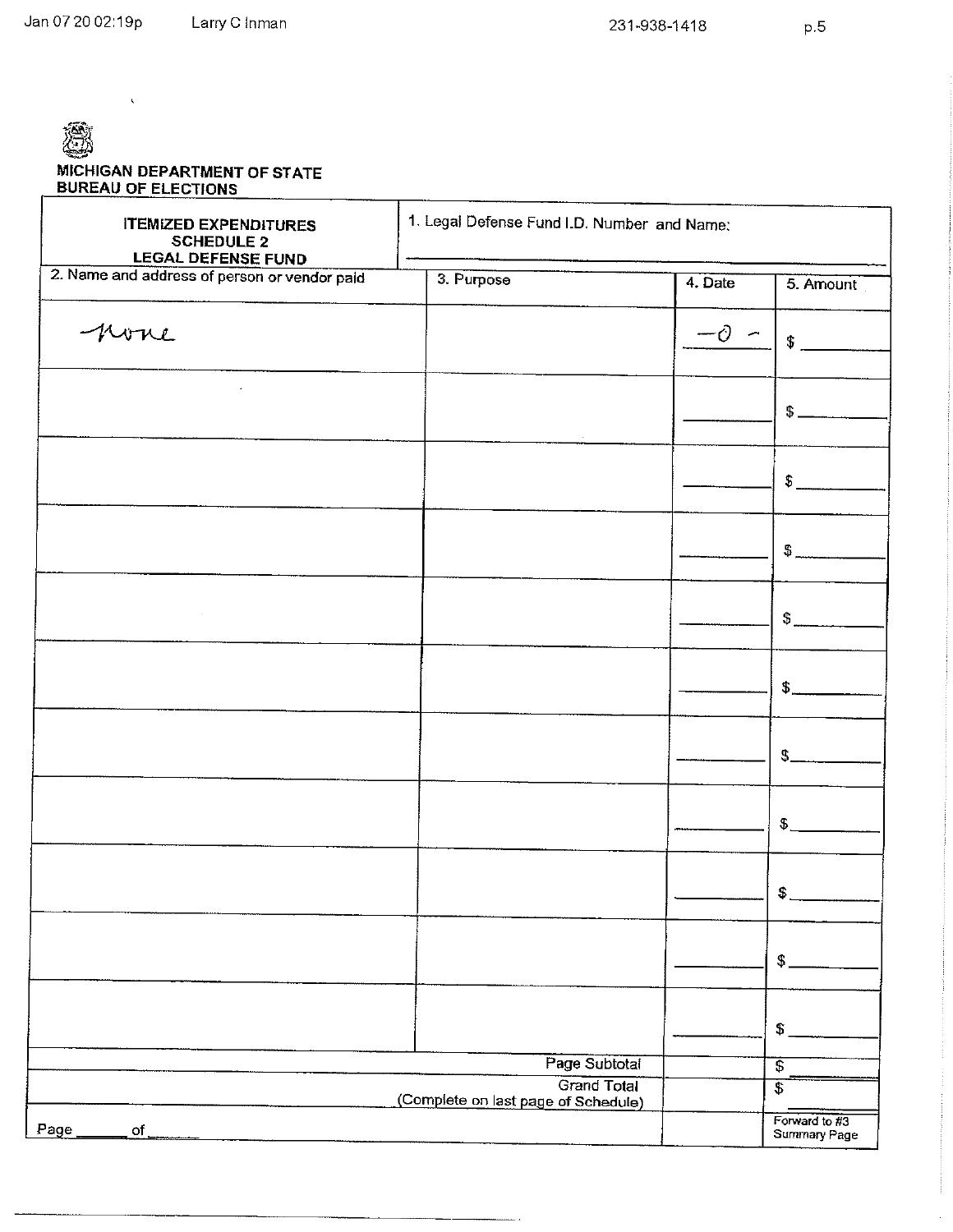

## **STATE OF MICHIGAN JOCELYN BENSON, SECRETARY OF STATE DEPARTMENT OF STATE** LANSING

December 6, 2019

Representative Larry Inman 8971 Crockett Williamsburg, Michigan 49690

Re:

## **NOTICE OF FAILURE TO FILE**

## **NOTICE OF LATE FILING FEE DUE**

## MICHIGAN'S LEGAL DEFENSE FUND ACT

Dear Representative Inman:

Public Act 288 of 2008, Michigan's Legal Defense Fund Act (LDFA), was signed by the Governor on October 6, 2008 with immediate effect. The LDFA was enacted to regulate and require reports for contributions and expenditures made to assist elected officials in defending themselves against a criminal, civil or administrative action arising directly out of the conduct of the elected official's governmental duties.

The LDFA covers public officials who are elected or appointed to state and local level elective office. Public officials covered under the LDFA are referred to as "Elected Officials."

The elected official must file a Statement of Organization with the Michigan Department of State, Bureau of Elections for the Legal Defense Fund (LDF) within 10 calendar days after receiving the first contribution or making the first expenditure (MCL  $15.25(1)$ ). The LDF must only make legal expenditures in defending the elected official against a criminal, civil or administrative action arising directly out of the conduct of the elected official's governmental duties. The Secretary of State is the only filing official for Legal Defense Funds. The requirement to file is triggered immediately after any contribution is received or any expenditure is made regardless of amount or source; including the Elected Officials own contributions. There is no fee for registering the LDF itself; however late filing fees are assessed if the Statement of Organization is filed late.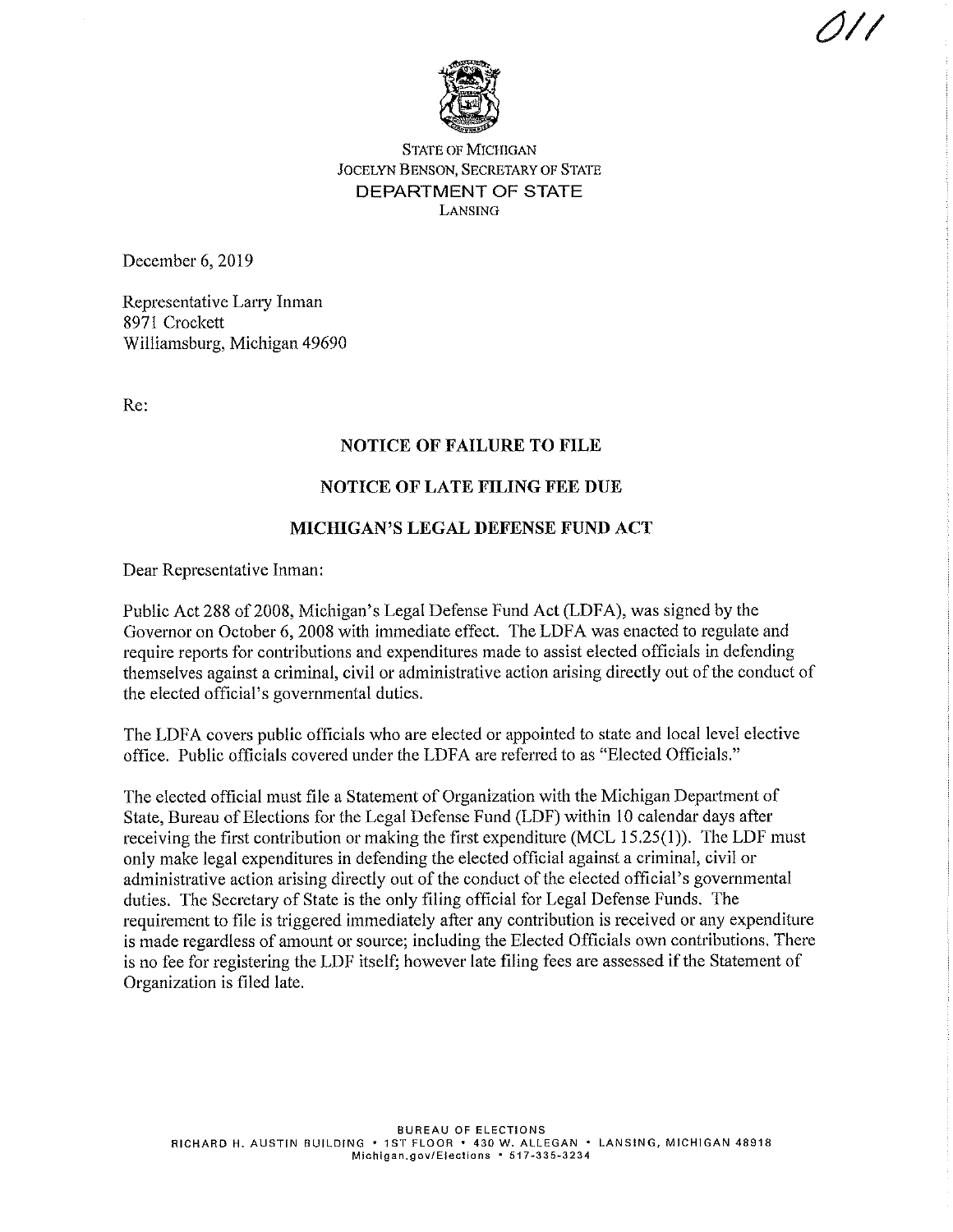Page 2 Representative Inman

# **Reporting Requirements**

If the Legal Defense Fund is registered or required to be registered, reports must be filed. The reports are called Quarterly Transaction Reports and are due regardless of the level of activity, (MCL 15.257). This means that a report is owed even if the LDF does not raise or spend any funds during a reporting period. Late filing fees must be assessed if reports are not filed on time (MCL 15.529(1)). There is no provision that excuses the LDF from filing Quarterly Transaction Reports.

# **Late Filing Fees**

An elected official who fails to file a Statement of Organization for a Legal Defense Fund will be assessed a late filing fee of \$10.00 for each business day the statement remains un-filed to a maximum of \$300.00.

Based on information available to this office, it appears that the LDF Statement of Organization was required to be filed. To date, the Bureau has not received a filing. Please consider this letter a Notice of Failure to File the LDF Statement of Organization and a Notice of Late Filing fee for this failure of \$300.00.

An elected official who fails to file a Quarterly Transaction Report will be assessed a late filing fee. If the LDF has received contributions totaling \$10,000.00 or less during the previous 2 years, the late filing fee is \$25.00 for each business day up to \$500.00. If the legal defense fund has received contributions totaling more than \$10,000.00 during the previous 2 years, the late filing fee cannot exceed \$1,000.00. No provision of the LDFA allows the Department of State to waive late filing fees.

Based on information available to this office, it appears that the LDF is required to file the July Ouarterly Transaction Report due July 25, 2019 and the October Quarterly Transaction Report due October 25, 2019. Please consider this letter a Notice of Failure to File for each of the statements listed above and a Notice of Late Filing fee for these failures of \$2,000.00, representing  $$1,000.00$  per report.

You are encouraged to complete the required filings and submit them immediately. Failure to file 2 or more reports that remain unfiled for more than 30 day is a misdemeanor punishable by imprisonment for not more than 93 days or a fine of not more than \$1,000.00, or both.

Information and forms are available on our website at www.Michigan.gov/elections under the Legal Defense Funds tab.

Sincerely.

Evelyn Quings, Director, Disclosure Data Division Michigan Department of State **Bureau of Elections**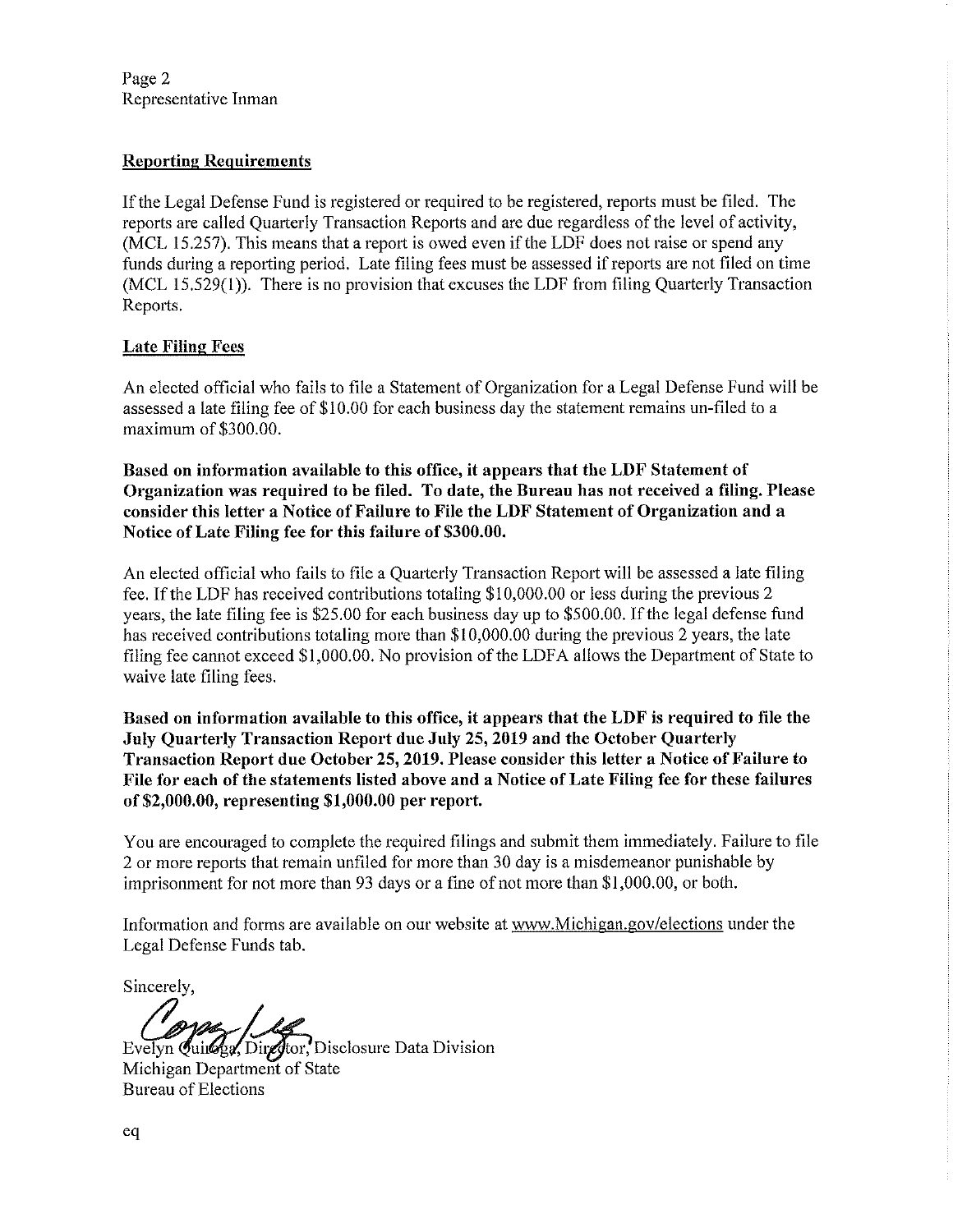|  | Dec. 6. |  | 2019 | 4:47PM |
|--|---------|--|------|--------|
|--|---------|--|------|--------|

 $\overline{a}$ 

 $\ddot{\phantom{0}}$  $\overline{\phantom{a}}$ 

| MICHIGAN DEPARTMENT OF STATE<br>BUREAU OF ELECTIONS                                                                      |                                                                                                                                                                        |
|--------------------------------------------------------------------------------------------------------------------------|------------------------------------------------------------------------------------------------------------------------------------------------------------------------|
| <b>LEGAL DEFENSE FUND</b><br><b>COVER PAGE</b>                                                                           |                                                                                                                                                                        |
|                                                                                                                          | $\mathcal{L}_{\text{max}}$                                                                                                                                             |
| Report must be legible, typed or printed in ink and<br>signed by the Treasurer/Designated Record Keeper<br>and Official, | FOR OFFICIAL USE ONLY                                                                                                                                                  |
|                                                                                                                          |                                                                                                                                                                        |
| 1a. Legal Defense Fund I.D. Number: V/A                                                                                  | 2a. Official's Full Name:                                                                                                                                              |
| not open<br>1b. Legal Defense Fund Name:                                                                                 | Larry Charles Isman                                                                                                                                                    |
| not open                                                                                                                 | 2b. Official's Office:                                                                                                                                                 |
| 1c. Legal Defense Fund Address:                                                                                          |                                                                                                                                                                        |
|                                                                                                                          | State Renesurative, 104th                                                                                                                                              |
|                                                                                                                          |                                                                                                                                                                        |
|                                                                                                                          |                                                                                                                                                                        |
| $231 - 357 - 8470$                                                                                                       | and the company of the                                                                                                                                                 |
| 1d. Legal Defense Fund Phone:                                                                                            |                                                                                                                                                                        |
| 3a. Treasurer's Full Name:                                                                                               | 3c. Treasurer's Business Address:                                                                                                                                      |
| More -                                                                                                                   |                                                                                                                                                                        |
| 3b. Treasurer's Residential Address:                                                                                     |                                                                                                                                                                        |
|                                                                                                                          |                                                                                                                                                                        |
|                                                                                                                          | $\kappa$ /A $-$<br>3d. Treasurer's Phone Number(s);                                                                                                                    |
| 4a. Quarterly Transaction Report Covering;                                                                               | 5. [ Dissolution of Legal Defense Fund:                                                                                                                                |
| January 1 - March 31; Due: April 25th                                                                                    | V.                                                                                                                                                                     |
| $\Box$ April 1 - June 30; Due: July 25 <sup>th</sup>                                                                     | Effective Date of Dissolution                                                                                                                                          |
| $\int$ uly 1 – September 30; Due:  October 25th $\bf{l}$                                                                 | not openNE1                                                                                                                                                            |
|                                                                                                                          | By checking this item, IWe certify that the Legal Defense Fund has no assets or                                                                                        |
| October 1 - December 31; Due: January 25th                                                                               | outstanding debts, including late filing fees. Note: The disposition of residual<br>funds must be reported on Itemized Expenditure Schedule 2 and the Summary<br>Page. |
| 4b. Amendment to Transaction Report: also mark                                                                           |                                                                                                                                                                        |
| (4a) to indicate which Report is being amended)                                                                          |                                                                                                                                                                        |
| the best of my\our knowledge and belief the contents are true, accurate and complete.                                    | 6. Verification: IWVe certify that all reasonable diligence was used in the preparation of this statement and attached schedules (if any) and to                       |
|                                                                                                                          |                                                                                                                                                                        |
| Official's Signature and Date:                                                                                           | $\mathcal{A} \subset \mathcal{A}$                                                                                                                                      |
|                                                                                                                          |                                                                                                                                                                        |
| Treasurer's/Designated Record Keeper's Signature and Date:                                                               |                                                                                                                                                                        |
|                                                                                                                          |                                                                                                                                                                        |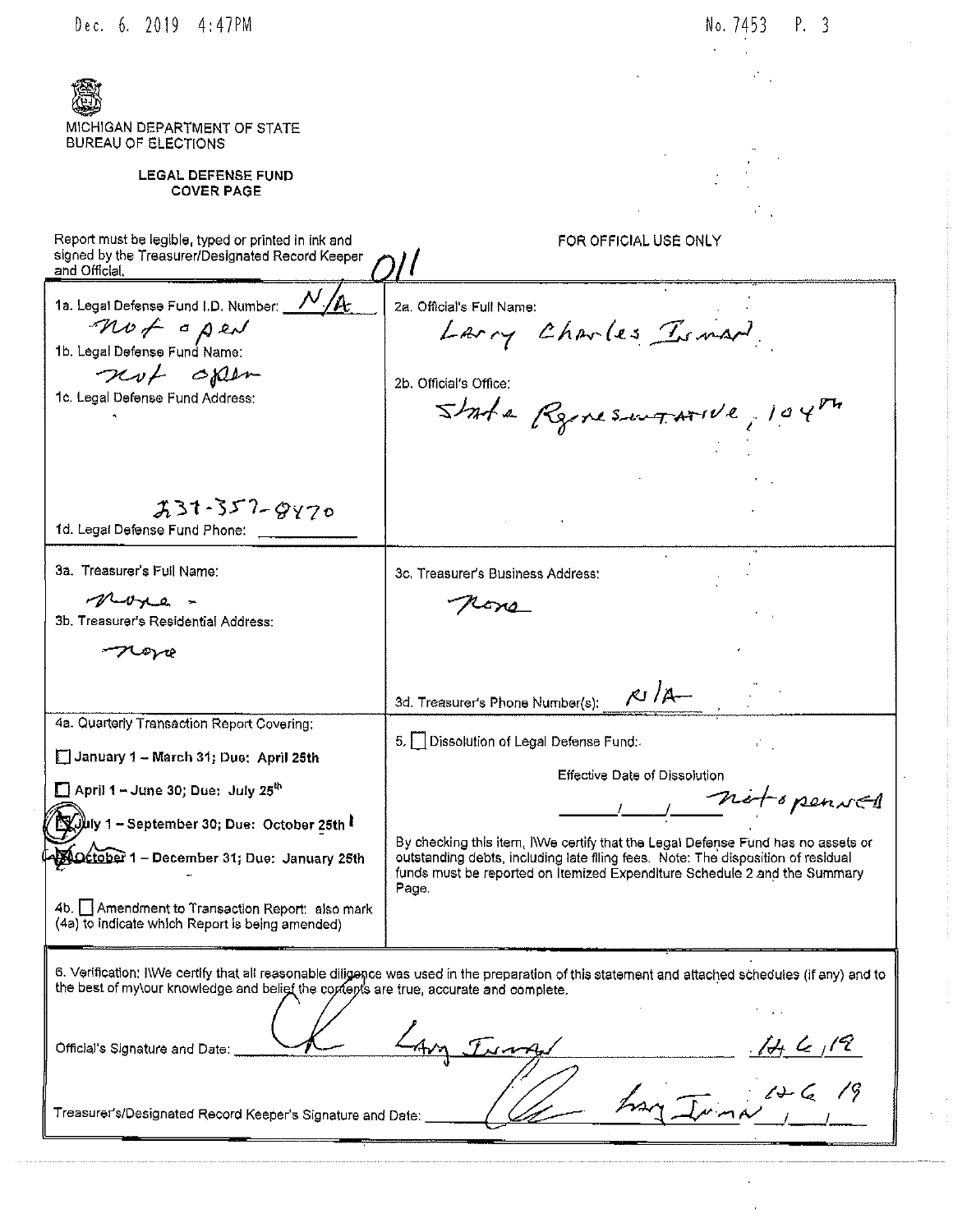

MICHIGAN DEPARTMENT OF STATE **BUREAU OF ELECTIONS** 

#### **LEGAL DEFENSE FUND SUMMARY PAGE**

FOR OFFICIAL USE ONLY





Personal funos by Larry C. Immer personally.<br>German Ciferrat To Nueman Law Group, Æ Œ, Traverse City, L'Expresse) no Contribution other me Only Gypen sive was paymed to  $\mathbb{R}$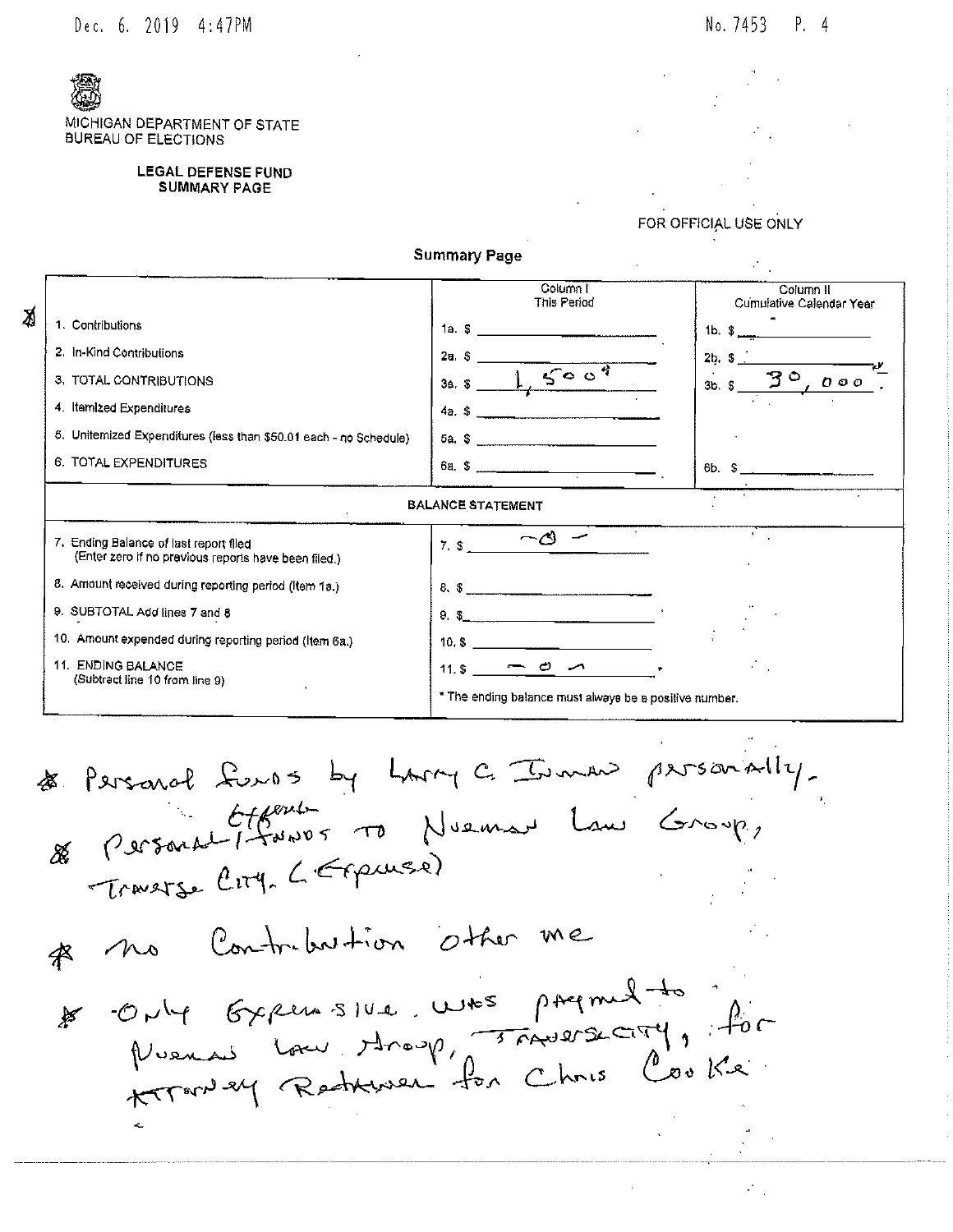| Dec. 6. 2019 | 4:47PM |
|--------------|--------|
|--------------|--------|

MICHIGAN DEPARTMENT OF STATE **BUREAU OF ELECTIONS** 

| NO. | $(453 - P)$ |           |  |
|-----|-------------|-----------|--|
|     |             | lear Form |  |
|     |             |           |  |

 $\hat{\boldsymbol{\beta}}$ 

| <b>ITEMIZED CONTRIBUTIONS</b><br><b>SCHEDULE 1</b><br>LEGAL DEFENSE FUND          | 1. Legal Defense Fund I.D. Number and Name:<br>not set up |                    |                        |                              |
|-----------------------------------------------------------------------------------|-----------------------------------------------------------|--------------------|------------------------|------------------------------|
| Enter contributor's name and address.                                             |                                                           | 5. Amount          | 6. Amount<br>(In-Kind) | $\overline{7}$<br>Cumulative |
| 2. Name and Address:                                                              |                                                           |                    |                        |                              |
| none                                                                              |                                                           |                    |                        |                              |
|                                                                                   |                                                           | S                  | $\mathfrak{L}$         | \$                           |
| 4. If over \$100,00 cumulative, please provide: Occupation: _____________________ |                                                           |                    |                        |                              |
|                                                                                   |                                                           |                    |                        |                              |
| 2. Name and Address:                                                              | 3. Date of Receipt:                                       |                    |                        |                              |
|                                                                                   |                                                           |                    |                        |                              |
|                                                                                   |                                                           | \$.                |                        | \$                           |
| 4. If over \$100.00 curriculative, please provide: Occupation: __________________ |                                                           |                    |                        |                              |
| Employer: Place of Business: Place of Business:                                   |                                                           |                    |                        |                              |
| 2. Name and Address:                                                              | 3. Date of Receipt: __________                            |                    |                        |                              |
|                                                                                   |                                                           |                    |                        |                              |
|                                                                                   |                                                           |                    |                        |                              |
|                                                                                   |                                                           | $$^{\circ}$        | $\frac{1}{2}$          | \$                           |
| 4. If over \$100.00 cumulative, please provide: Occupation:                       |                                                           |                    |                        |                              |
|                                                                                   |                                                           |                    |                        |                              |
| 2. Name and Address;                                                              | 3. Date of Receipt: _________                             |                    |                        |                              |
|                                                                                   |                                                           |                    |                        |                              |
|                                                                                   |                                                           |                    |                        | \$                           |
| 4. If over \$100.00 cumulative, please provide: Occupation:                       |                                                           |                    |                        |                              |
| Employer: Place of Business:                                                      |                                                           |                    |                        |                              |
| 2. Name and Address:                                                              | 3. Date of Receipt: _________                             |                    |                        |                              |
|                                                                                   |                                                           |                    |                        |                              |
|                                                                                   |                                                           | \$                 |                        | \$                           |
| 4. If over \$100.00 cumulative, please provide: Occupation:                       |                                                           |                    |                        |                              |
| Employer:<br>Place of Business:                                                   |                                                           |                    |                        |                              |
| 2. Name and Address:                                                              | 3. Date of Receipt:                                       |                    |                        |                              |
|                                                                                   |                                                           |                    |                        |                              |
|                                                                                   |                                                           | \$                 |                        | \$                           |
| 4. If over \$100.00 cumulative, please provide: Occupation: ________________      |                                                           |                    |                        |                              |
|                                                                                   |                                                           |                    |                        |                              |
|                                                                                   | Page Subtotal:                                            | \$                 | \$                     | \$                           |
|                                                                                   | Grand Total:                                              |                    |                        |                              |
|                                                                                   | (Complete on last page of Schedule)                       | \$<br>Forward to   | \$<br>Forward to       | $\frac{1}{2}$                |
| Page ______ of ____                                                               |                                                           | #1 Summary<br>Page | #2 Summery<br>Page     |                              |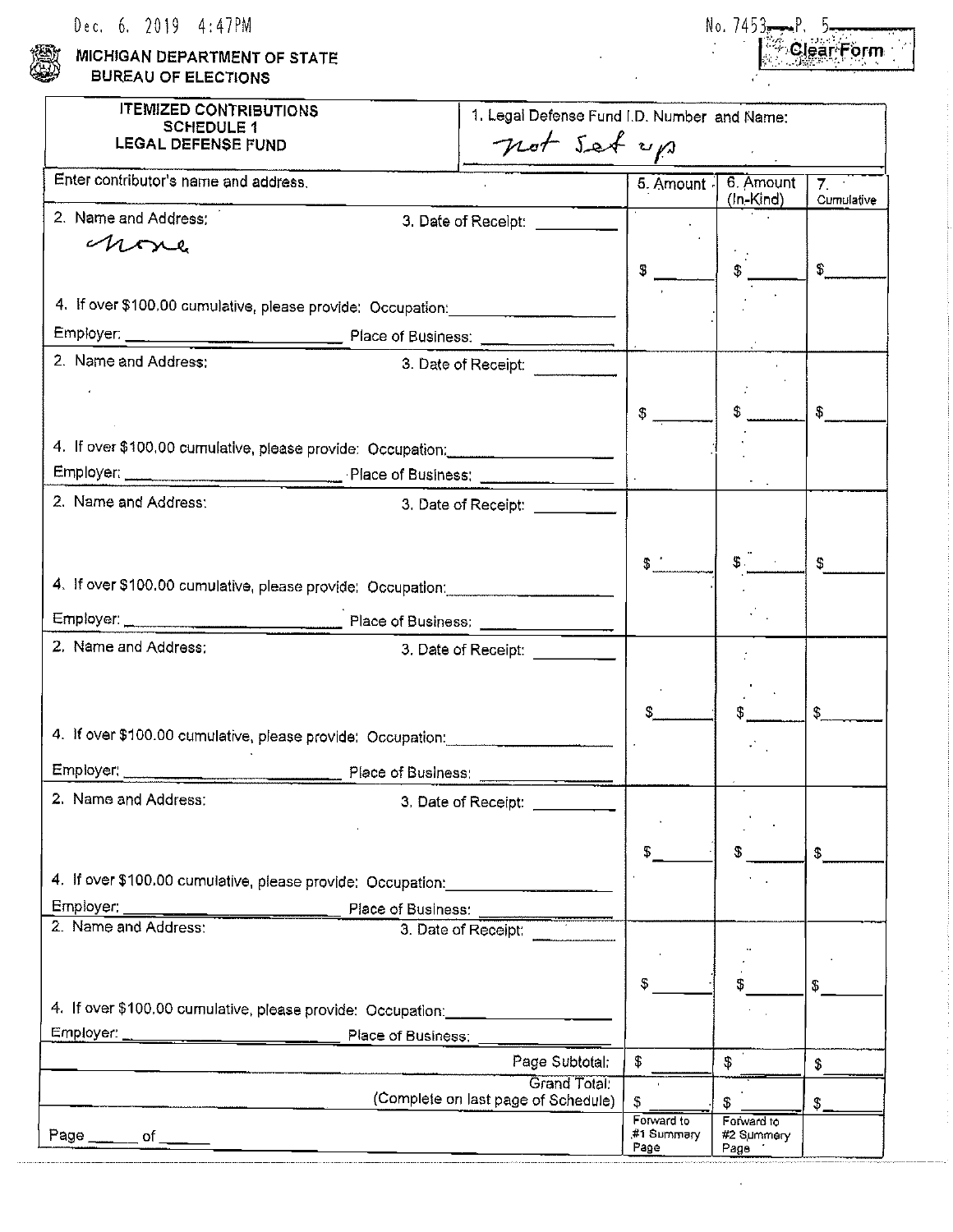Dec. 6. 2019 4:47PM

 $\mathcal{L}_{\mathcal{A}}$ 

 $\epsilon$ 

 $\frac{1}{2}$ 

 $\bar{ }$ 

# MICHIGAN DEPARTMENT OF STATE<br>BUREAU OF ELECTIONS

| 1. Legal Defense Fund I.D. Number and Name:<br><b>ITEMIZED EXPENDITURES</b><br><b>SCHEDULE 2</b><br>LEGAL DEFENSE FUND |                                                                            |                                               |                                                 |
|------------------------------------------------------------------------------------------------------------------------|----------------------------------------------------------------------------|-----------------------------------------------|-------------------------------------------------|
| 2. Name and address of person or vendor paid                                                                           | 3 Purpose                                                                  | 4. Date                                       | 5. Amount                                       |
| nora                                                                                                                   |                                                                            |                                               | \$                                              |
|                                                                                                                        | . .                                                                        | $\alpha$                                      | $\mathbb S$                                     |
|                                                                                                                        |                                                                            |                                               | $\mathfrak{F}$                                  |
|                                                                                                                        |                                                                            | $\mathbf{a}$                                  | \$                                              |
|                                                                                                                        |                                                                            |                                               | \$                                              |
|                                                                                                                        |                                                                            |                                               | S.                                              |
|                                                                                                                        |                                                                            |                                               | $\mathfrak{s}$                                  |
|                                                                                                                        |                                                                            |                                               | $\mathbf{\$}$                                   |
|                                                                                                                        |                                                                            |                                               | \$                                              |
| $\cdot$                                                                                                                |                                                                            | $\epsilon$<br>$\cdot$                         | \$                                              |
|                                                                                                                        |                                                                            | $\mathbf{r}$<br>$\hat{\mathbf{r}}$<br>$\cdot$ | \$                                              |
|                                                                                                                        | Page Subtotal<br><b>Grand Total</b><br>(Complete on last page of Schedule) | ŗ                                             | $\overline{\mathcal{E}}$<br>\$<br>Forward to #3 |
| Page<br>$\sigma f$                                                                                                     |                                                                            |                                               | Summary Page                                    |

 $\sim$   $\sim$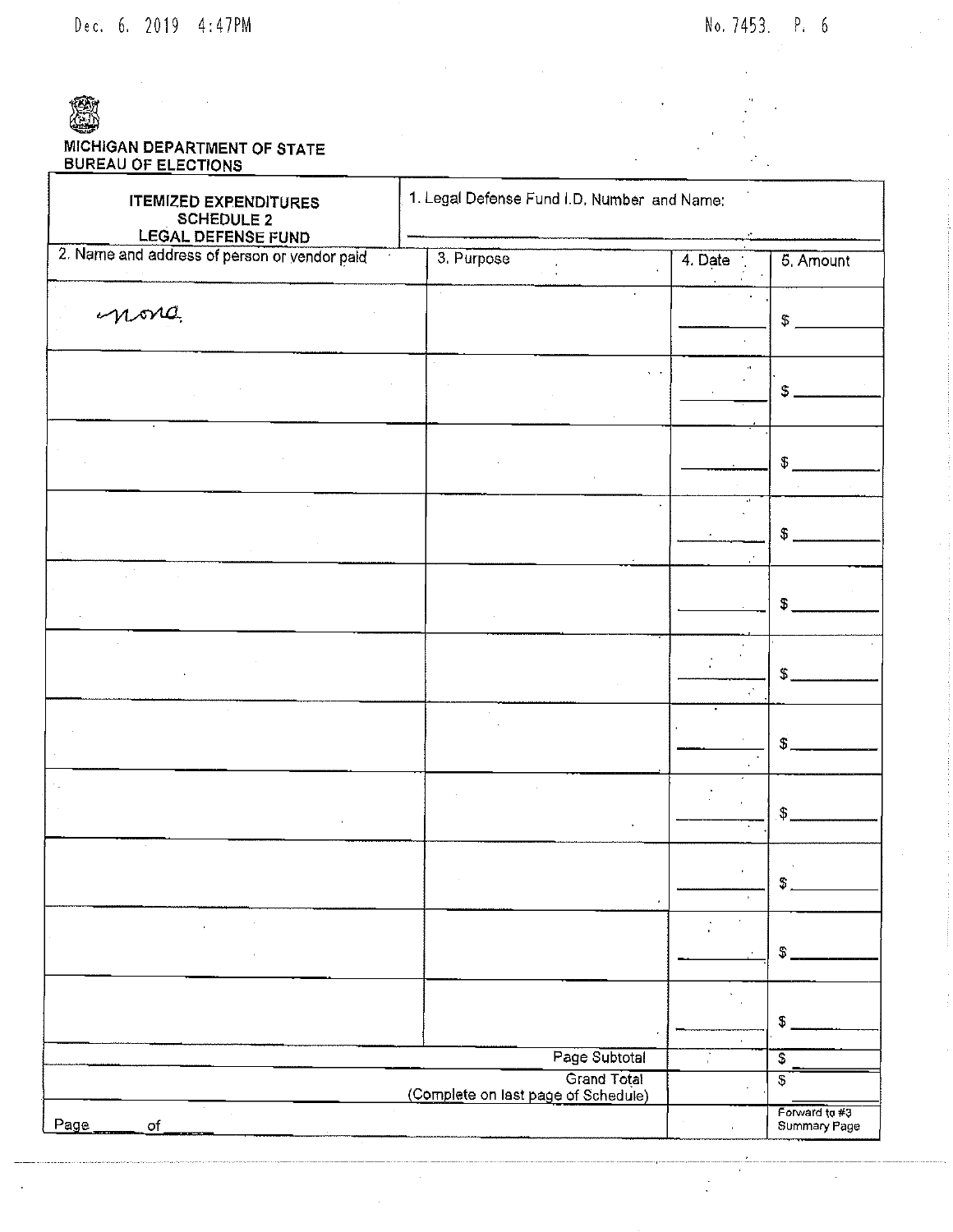| Dec. 6. 2019 4:46PM                                                                                                                                                                                                                                                                                                                              | No. 7453 P. 1                     |
|--------------------------------------------------------------------------------------------------------------------------------------------------------------------------------------------------------------------------------------------------------------------------------------------------------------------------------------------------|-----------------------------------|
| <sub>हैं†</sub> MICHIGAN DEPARTMENT OF STATE                                                                                                                                                                                                                                                                                                     |                                   |
| <b>BUREAU OF ELECTIONS</b><br>ORIGINAL OR AMENDED                                                                                                                                                                                                                                                                                                |                                   |
| STATEMENT OF ORGANIZATION FORM FOR LEGAL DEFENSE FUND                                                                                                                                                                                                                                                                                            |                                   |
| 1. Legal Defense Fund ID #: $N$ + $H$ (eal                                                                                                                                                                                                                                                                                                       |                                   |
| 2. Type of Filing: [Yoriginal Filing , [T]Amendment: Items: ________ Eff. Date: _____<br>$\overline{70}$ The $5$ <i>dg</i> $\overline{48}$                                                                                                                                                                                                       |                                   |
| 3. Full Name of Logal Defense Fund: (Myst include Official's first and last name and the words "Legal Defense Fund")                                                                                                                                                                                                                             |                                   |
| 4. Public Official Full Name (Last, First, M.I.):<br>LARRY Charles Ism AN                                                                                                                                                                                                                                                                        |                                   |
| 5a. Office (Check one):<br><b>C</b> Governor<br>□MSU Trustee<br>□State Senator<br>$\Box$ Circuit Court<br>$\Box$ WSU Gov.<br>$\Box$ Lt. Governor<br>State Rep.<br>$\Box$ District Court<br>□Sec. of State<br>□State Bd. of Ed. □Supreme Court<br>$\Box$ Probate Court<br>Appeals Court<br>Attorney General <b>DUofM</b> Reg.<br>]Municipal Court | Local or Other please<br>specify: |
| 5b. District/Circuit # or Jurisdiction:                                                                                                                                                                                                                                                                                                          |                                   |
| 6. A description of the criminal, civil or administrative action at issue:                                                                                                                                                                                                                                                                       |                                   |
| Arrivaled Bribery ATTEmptal Extention, Lying po<br>The $F3F$ .                                                                                                                                                                                                                                                                                   |                                   |
| 7. Date of Initial Contribution/Expenditure: _____/                                                                                                                                                                                                                                                                                              |                                   |
| 8a. Complete Mailing Address (May be PO Box):<br>8b. Complete Street Address (May not be PO Box):                                                                                                                                                                                                                                                |                                   |
| 8971 CeockeTT RD                                                                                                                                                                                                                                                                                                                                 |                                   |
| WILLIAMSburg, HIYAGO                                                                                                                                                                                                                                                                                                                             |                                   |
| 8c. Legal Defense Fund Phone #: $231 - 357 - 857$                                                                                                                                                                                                                                                                                                |                                   |
| 8d. Legal Defense Fund Fax #: $\frac{N}{A}$                                                                                                                                                                                                                                                                                                      |                                   |
| Be. Legal Defense Fund E-mail Address: <u>LAMMY/N MAN (e)</u> Chamen. Net                                                                                                                                                                                                                                                                        |                                   |
| 8f. Legal Defense Fund Web Address: 120ne                                                                                                                                                                                                                                                                                                        |                                   |
| 9a. Treasurer Name and Complete Street Address:                                                                                                                                                                                                                                                                                                  |                                   |
| Laney C. INNAN, 8971 CrockETT ED                                                                                                                                                                                                                                                                                                                 |                                   |
| 9b. Treasurer Phone #: $23/7357 - 8470$                                                                                                                                                                                                                                                                                                          |                                   |
| 9c. Treasurer E-mail Address: <i>LAMP IN MAN @ elemnocon</i> , Net                                                                                                                                                                                                                                                                               |                                   |
| 10. Designated Recordkeeper Name:                                                                                                                                                                                                                                                                                                                |                                   |
| LAMY INMAN                                                                                                                                                                                                                                                                                                                                       |                                   |
| 11. Name and Address of Depository or Intended Depository of Legal Defense Fund funds. (Michigan Bank, Credit<br>Union or Savings & Loan Association)                                                                                                                                                                                            |                                   |
| noue                                                                                                                                                                                                                                                                                                                                             |                                   |
|                                                                                                                                                                                                                                                                                                                                                  |                                   |
| 12. Verification: I/We certify that all reasonable diligence was used in the preparation of the above statement and that<br>the contents are true, accurate and complete to the best of my/our knowledge or belief.                                                                                                                              |                                   |
| LARM<br>Public Official Signature:                                                                                                                                                                                                                                                                                                               |                                   |
| and der<br>Current Treasurer Signature;                                                                                                                                                                                                                                                                                                          | Date                              |
|                                                                                                                                                                                                                                                                                                                                                  | Date                              |

 $\mathcal{A}$ 

 $\epsilon_{\rm{max}}$ 

LDF SO.doc REV 09/09. Authority granted under Act 288 of 2008